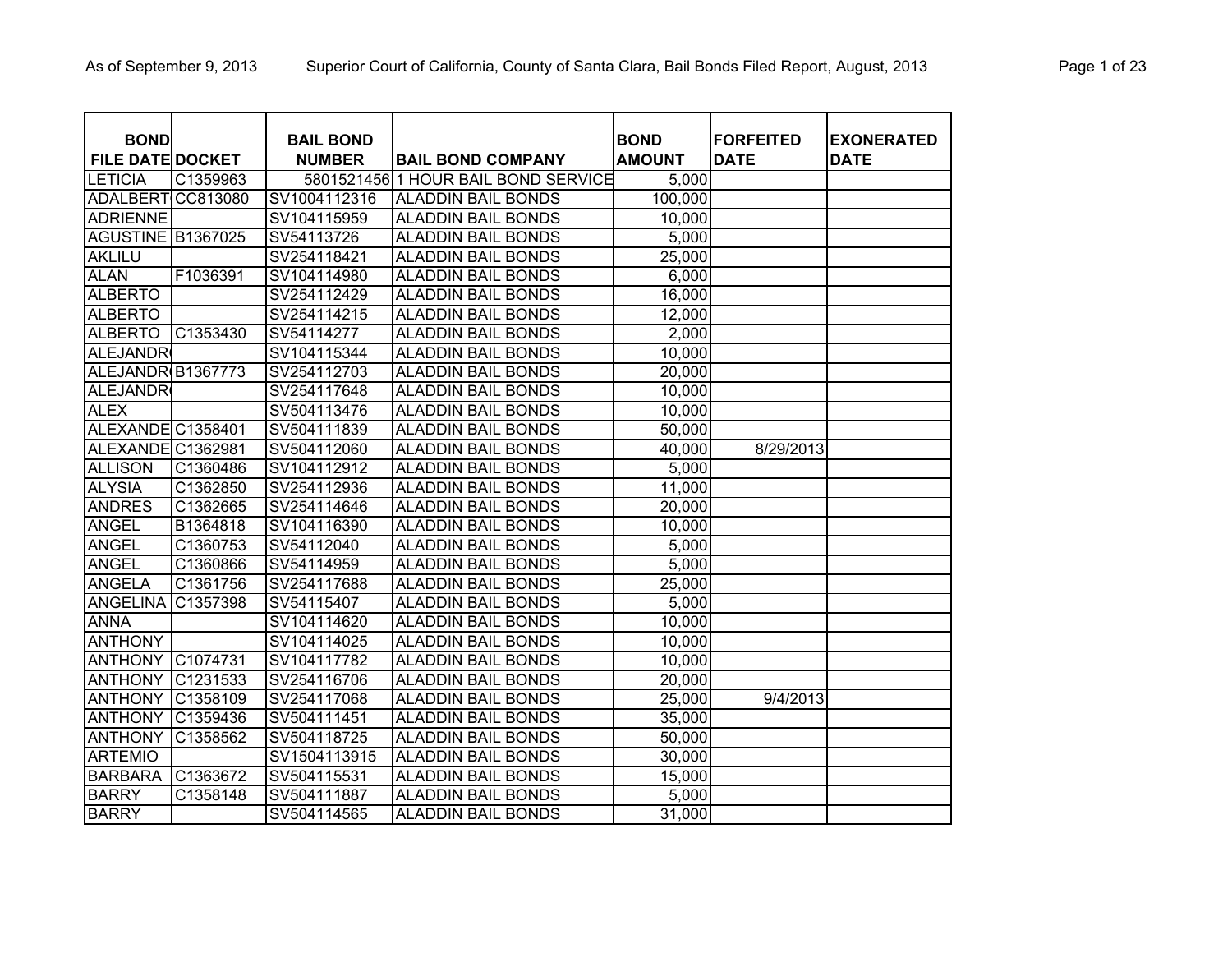| <b>BOND</b>             |          | <b>BAIL BOND</b> |                           | <b>BOND</b>   | <b>FORFEITED</b> | <b>EXONERATED</b> |
|-------------------------|----------|------------------|---------------------------|---------------|------------------|-------------------|
| <b>FILE DATE DOCKET</b> |          | <b>NUMBER</b>    | <b>BAIL BOND COMPANY</b>  | <b>AMOUNT</b> | <b>DATE</b>      | <b>DATE</b>       |
| <b>BENNY</b>            |          | SV254113297      | <b>ALADDIN BAIL BONDS</b> | 16,000        |                  |                   |
| <b>BETHANY</b>          | C1363763 | SV254118071      | <b>ALADDIN BAIL BONDS</b> | 20,000        |                  |                   |
| <b>BILLIE</b>           | B1366491 | SV254111215      | <b>ALADDIN BAIL BONDS</b> | 20,000        |                  |                   |
| <b>BILLIE</b>           | B1367875 | SV254111653      | <b>ALADDIN BAIL BONDS</b> | 16,500        |                  |                   |
| <b>BOBBY</b>            | C1362014 | SV104111386      | <b>ALADDIN BAIL BONDS</b> | 10,000        |                  |                   |
| <b>BOBBY</b>            |          | SV54111983       | <b>ALADDIN BAIL BONDS</b> | 2,000         |                  |                   |
| <b>CALVIN</b>           | B1263174 | SV104117512      | <b>ALADDIN BAIL BONDS</b> | 6,000         |                  |                   |
| <b>CARLOS</b>           | F1345254 | SV254111454      | <b>ALADDIN BAIL BONDS</b> | 25,000        | 8/30/2013        |                   |
| <b>CARLOS</b>           | F1347676 | SV254111455      | <b>ALADDIN BAIL BONDS</b> | 11,000        | 8/30/2013        |                   |
| <b>CARLOS</b>           | C1363829 | SV254114779      | <b>ALADDIN BAIL BONDS</b> | 20,000        |                  |                   |
| <b>CARLOS</b>           |          | SV504110855      | <b>ALADDIN BAIL BONDS</b> | 26,000        |                  |                   |
| CASSANDRC1362076        |          | SV254112858      | <b>ALADDIN BAIL BONDS</b> | 15,000        |                  |                   |
| <b>CELSO</b>            |          | SV104118022      | <b>ALADDIN BAIL BONDS</b> | 10            |                  |                   |
| <b>CHERIE</b>           | C1359258 | SV504114522      | <b>ALADDIN BAIL BONDS</b> | 20,000        |                  |                   |
| <b>CHINLI</b>           |          | SV54112864       | <b>ALADDIN BAIL BONDS</b> | 2,000         |                  |                   |
| <b>CHRISTOPI</b>        |          | SV104112427      | <b>ALADDIN BAIL BONDS</b> | 10,000        |                  |                   |
| <b>CONRADO</b>          |          | SV254111294      | <b>ALADDIN BAIL BONDS</b> | 12,000        |                  | 8/14/2013         |
| <b>CRAIG</b>            | C1363222 | SV1004117250     | <b>ALADDIN BAIL BONDS</b> | 55,000        |                  |                   |
| <b>CURTIS</b>           |          | SV1004112592     | <b>ALADDIN BAIL BONDS</b> | 35,000        |                  |                   |
| <b>DANIEL</b>           | C1364874 | SV25411342       | <b>ALADDIN BAIL BONDS</b> | 21,000        |                  |                   |
| <b>DANIELLE</b>         | F1347577 | SV104114541      | <b>ALADDIN BAIL BONDS</b> | 6,000         |                  |                   |
| <b>DAVID</b>            | F1347907 | SV254115647      | <b>ALADDIN BAIL BONDS</b> | 11,000        |                  |                   |
| <b>DAVID</b>            | C1361681 | SV54118853       | <b>ALADDIN BAIL BONDS</b> | 5,000         |                  |                   |
| <b>DERRICK</b>          |          | SV504114800      | <b>ALADDIN BAIL BONDS</b> | 20,000        |                  |                   |
| <b>DERRICK</b>          |          | SV504115732      | <b>ALADDIN BAIL BONDS</b> | 35,000        |                  |                   |
| <b>DIANA</b>            | B1365432 | SV104118341      | <b>ALADDIN BAIL BONDS</b> | 10,000        |                  |                   |
| DOMENICA C1352587       |          | SV104117605      | <b>ALADDIN BAIL BONDS</b> | 5,000         |                  |                   |
| DOMENICA C1361087       |          | SV54117628       | <b>ALADDIN BAIL BONDS</b> | 2,000         |                  |                   |
| <b>DOMINGO</b>          | C1362182 | SV254111149      | <b>ALADDIN BAIL BONDS</b> | 11,000        |                  | 8/6/2013          |
| DONACIAN C1362012       |          | SV1004111307     | <b>ALADDIN BAIL BONDS</b> | 75,000        |                  |                   |
| <b>DUSTIN</b>           | C1364030 | SV254114577      | <b>ALADDIN BAIL BONDS</b> | 15,000        |                  |                   |
| <b>EDELMIRA</b>         |          | SV254112443      | <b>ALADDIN BAIL BONDS</b> | 25,000        |                  |                   |
| <b>EDWARD</b>           |          | SV104112162      | <b>ALADDIN BAIL BONDS</b> | 10,000        |                  |                   |
| <b>EDWARD</b>           | C1354429 | SV104113662      | <b>ALADDIN BAIL BONDS</b> | 6,000         |                  |                   |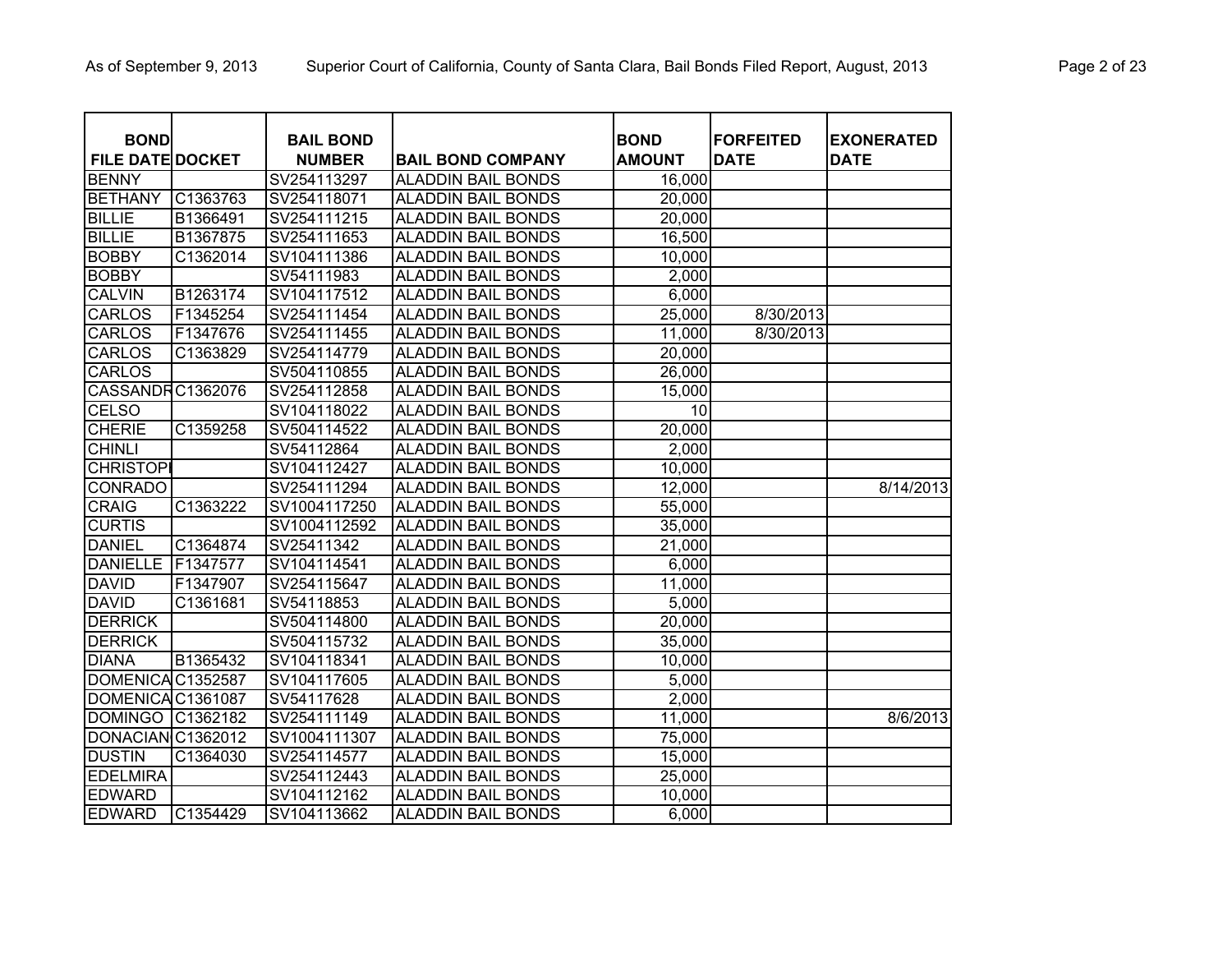| <b>BOND</b>              |          | <b>BAIL BOND</b> |                           | <b>BOND</b>   | <b>FORFEITED</b> | <b>EXONERATED</b> |
|--------------------------|----------|------------------|---------------------------|---------------|------------------|-------------------|
| <b>FILE DATE DOCKET</b>  |          | <b>NUMBER</b>    | <b>BAIL BOND COMPANY</b>  | <b>AMOUNT</b> | <b>DATE</b>      | <b>DATE</b>       |
| <b>EDWIN</b>             | CC803097 | SV104115242      | <b>ALADDIN BAIL BONDS</b> | 10,000        |                  |                   |
| <b>EFRAIN</b>            | C1360752 | SV104111814      | <b>ALADDIN BAIL BONDS</b> | 10,000        |                  |                   |
| <b>ELEAZAR</b>           | C1364576 | SV504115069      | <b>ALADDIN BAIL BONDS</b> | 31,000        |                  |                   |
| <b>ELIAS</b>             |          | SV104113017      | <b>ALADDIN BAIL BONDS</b> | 10,000        |                  |                   |
| <b>ELMER</b>             | C1363865 | SV504116750      | <b>ALADDIN BAIL BONDS</b> | 50,000        |                  |                   |
| <b>ERIK</b>              | C1363621 | SV254118579      | <b>ALADDIN BAIL BONDS</b> | 20,000        |                  |                   |
| <b>ERIN</b>              |          | SV254097439      | <b>ALADDIN BAIL BONDS</b> | 10,000        |                  |                   |
| <b>ERNESTO</b>           |          | SV504112454      | <b>ALADDIN BAIL BONDS</b> | 50,000        |                  |                   |
| <b>ETHAN</b>             | F1347741 | SV254113969      | <b>ALADDIN BAIL BONDS</b> | 25,000        |                  |                   |
| <b>EZEQUIEL</b>          |          | SV504118798      | <b>ALADDIN BAIL BONDS</b> | 31,000        |                  |                   |
| FARZAN                   |          | SV104117343      | <b>ALADDIN BAIL BONDS</b> | 10,000        |                  |                   |
| FERNANDOC1363299         |          | SV254114492      | <b>ALADDIN BAIL BONDS</b> | 15,000        |                  |                   |
| FERNANDO                 |          | SV254118846      | <b>ALADDIN BAIL BONDS</b> | 10,000        |                  |                   |
| FERNANDOC1241250         |          | SV54118878       | <b>ALADDIN BAIL BONDS</b> | 4,000         |                  |                   |
| <b>FRANCINE C1364066</b> |          | SV254112982      | <b>ALADDIN BAIL BONDS</b> | 16,000        |                  |                   |
| FRANCISC(C1362556        |          | SV504112268      | <b>ALADDIN BAIL BONDS</b> | 30,000        | 8/19/2013        |                   |
| <b>FRED</b>              | C1348729 | SV104117922      | <b>ALADDIN BAIL BONDS</b> | 10,000        |                  |                   |
| <b>GABRIEL</b>           |          | SV104118391      | <b>ALADDIN BAIL BONDS</b> | 10,000        |                  |                   |
| <b>GABRIEL</b>           | C1354172 | SV504118340      | <b>ALADDIN BAIL BONDS</b> | 50,000        |                  |                   |
| <b>GAMALIEL</b>          |          | SV504117107      | <b>ALADDIN BAIL BONDS</b> | 50,000        |                  |                   |
| <b>HAI</b>               | C1364390 | SV254114056      | <b>ALADDIN BAIL BONDS</b> | 20,000        |                  |                   |
| <b>HANNAH</b>            | C1245369 | SV104111103      | <b>ALADDIN BAIL BONDS</b> | 10,000        | 9/3/2013         |                   |
| <b>HAROLD</b>            |          | SV254115646      | <b>ALADDIN BAIL BONDS</b> | 21,000        |                  |                   |
| <b>HAROLD</b>            |          | SV254116236      | <b>ALADDIN BAIL BONDS</b> | 11,000        |                  |                   |
| <b>HUGH</b>              | C1363376 | SV1504056097     | <b>ALADDIN BAIL BONDS</b> | 125,000       |                  |                   |
| <b>ISMAEL</b>            | F1347994 | SV104112482      | <b>ALADDIN BAIL BONDS</b> | 10,000        |                  |                   |
| <b>ISRAEL</b>            | C1095328 | SV54113425       | <b>ALADDIN BAIL BONDS</b> | 5,000         |                  |                   |
| <b>IVAN</b>              | C1363009 | SV104114199      | <b>ALADDIN BAIL BONDS</b> | 10,000        |                  |                   |
| <b>JACOB</b>             |          | SV254112840      | <b>ALADDIN BAIL BONDS</b> | 15,000        |                  |                   |
| <b>JACQULINE</b>         |          | SV1004115217     | <b>ALADDIN BAIL BONDS</b> | 50,000        |                  |                   |
| <b>JAMES</b>             |          | SV104111599      | <b>ALADDIN BAIL BONDS</b> | 10,000        |                  |                   |
| <b>JAMES</b>             | C1361170 | SV254116749      | <b>ALADDIN BAIL BONDS</b> | 25,000        |                  |                   |
| <b>JAMIE</b>             | B1048115 | SV504116103      | <b>ALADDIN BAIL BONDS</b> | 10,000        |                  |                   |
| <b>JANA</b>              |          | SV254114138      | <b>ALADDIN BAIL BONDS</b> | 25,000        |                  |                   |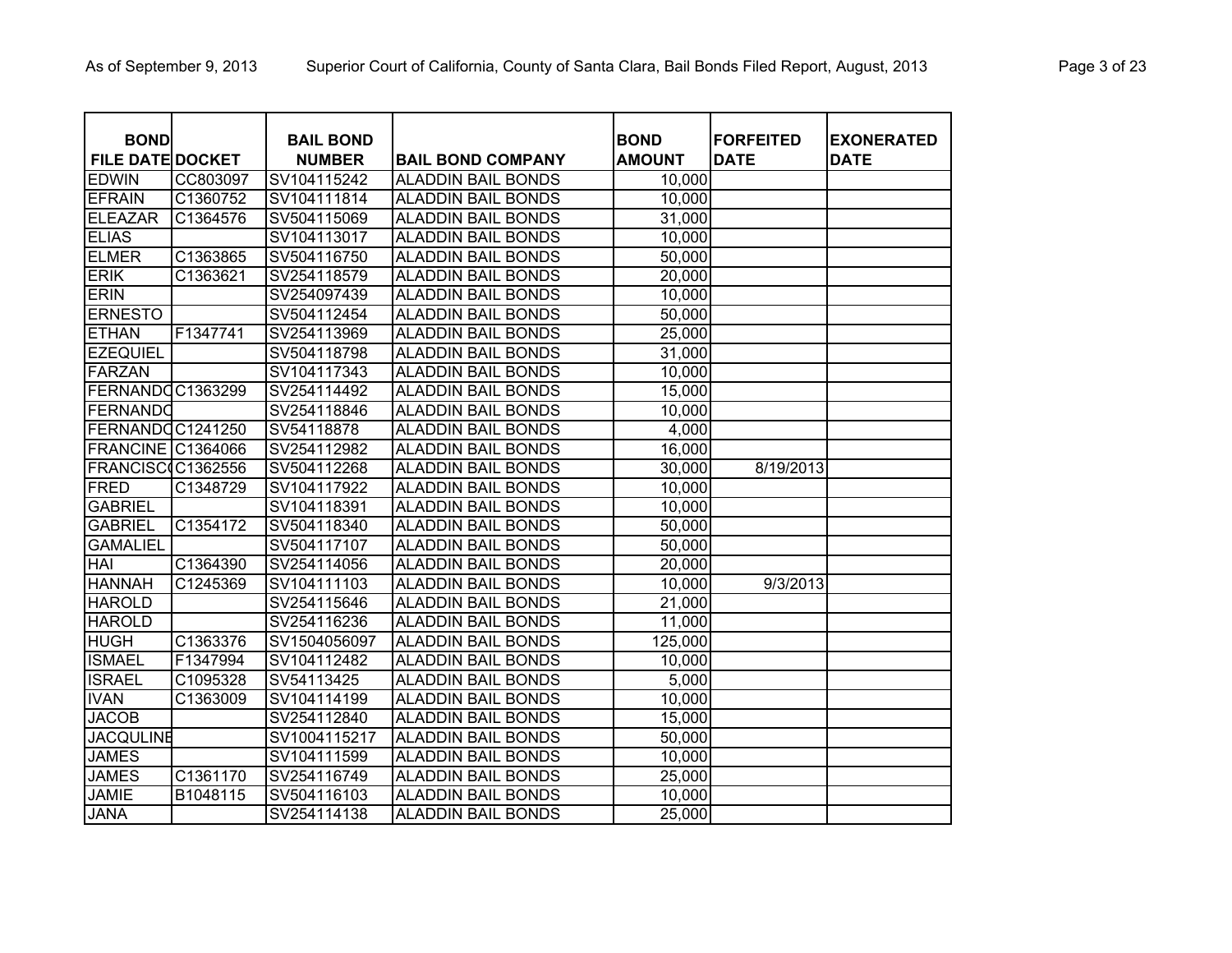| <b>BOND</b>             |          | <b>BAIL BOND</b> |                           | <b>BOND</b>   | <b>FORFEITED</b> | <b>EXONERATED</b> |
|-------------------------|----------|------------------|---------------------------|---------------|------------------|-------------------|
| <b>FILE DATE DOCKET</b> |          | <b>NUMBER</b>    | <b>BAIL BOND COMPANY</b>  | <b>AMOUNT</b> | <b>DATE</b>      | <b>DATE</b>       |
| <b>JANELL</b>           |          | SV254112453      | <b>ALADDIN BAIL BONDS</b> | 25,000        |                  |                   |
| <b>JARETH</b>           |          | SV104112484      | <b>ALADDIN BAIL BONDS</b> | 10,000        |                  |                   |
| <b>JASMIN</b>           | C1247394 | SV104115943      | <b>ALADDIN BAIL BONDS</b> | 6,000         |                  |                   |
| <b>JASON</b>            | F1347238 | SV504112396      | <b>ALADDIN BAIL BONDS</b> | 50,000        |                  | 8/20/2013         |
| <b>JENNIFER</b>         | C1354943 | SV104118452      | <b>ALADDIN BAIL BONDS</b> | 5,000         |                  |                   |
| <b>JEREMY</b>           | F1348105 | SV104114233      | <b>ALADDIN BAIL BONDS</b> | 10,000        |                  |                   |
| <b>JEROME</b>           |          | SV104117341      | <b>ALADDIN BAIL BONDS</b> | 10,000        |                  |                   |
| <b>JESUS</b>            | C1363340 | SV1504113970     | <b>ALADDIN BAIL BONDS</b> | 50,000        |                  |                   |
| <b>JESUS</b>            |          | SV254117037      | <b>ALADDIN BAIL BONDS</b> | 25,000        |                  |                   |
| <b>JODECI</b>           | C1357025 | SV1004116926     | <b>ALADDIN BAIL BONDS</b> | 50,000        |                  |                   |
| <b>JOE</b>              |          | SV504118162      | <b>ALADDIN BAIL BONDS</b> | 50,000        |                  |                   |
| <b>JOHN</b>             | C1242621 | SV104114514      | <b>ALADDIN BAIL BONDS</b> | 10,000        |                  |                   |
| <b>JOHN</b>             |          | SV104117619      | <b>ALADDIN BAIL BONDS</b> | 10,000        |                  |                   |
| <b>JOHN</b>             | C1363344 | SV254113169      | <b>ALADDIN BAIL BONDS</b> | 20,000        |                  |                   |
| <b>JOHN</b>             | C1356897 | SV504114515      | <b>ALADDIN BAIL BONDS</b> | 30,000        |                  |                   |
| <b>JOHN</b>             | C1354265 | SV54114516       | <b>ALADDIN BAIL BONDS</b> | 5,000         |                  |                   |
| <b>JOHNATHO</b>         |          | SV1004118949     | <b>ALADDIN BAIL BONDS</b> | 100,000       |                  |                   |
| <b>JOHNNY</b>           | C1362183 | SV254112890      | <b>ALADDIN BAIL BONDS</b> | 11,000        |                  |                   |
| <b>JOHNNY</b>           | C1348452 | SV254112892      | <b>ALADDIN BAIL BONDS</b> | 25,000        |                  |                   |
| JONATHAN C1361998       |          | SV1504114252     | <b>ALADDIN BAIL BONDS</b> | 50,000        |                  |                   |
| JONATHAN C1359524       |          | SV254117693      | <b>ALADDIN BAIL BONDS</b> | 10,000        |                  |                   |
| <b>JOSE</b>             | C1363800 | SV104115931      | <b>ALADDIN BAIL BONDS</b> | 10,000        | 9/3/2013         |                   |
| <b>JOSE</b>             | C1364576 | SV254115083      | <b>ALADDIN BAIL BONDS</b> | 20,000        |                  |                   |
| <b>JOSE</b>             |          | SV254115422      | <b>ALADDIN BAIL BONDS</b> | 25,000        |                  |                   |
| <b>JOSE</b>             |          | SV254117312      | <b>ALADDIN BAIL BONDS</b> | 11,000        |                  |                   |
| <b>JOSE</b>             |          | SV254118526      | <b>ALADDIN BAIL BONDS</b> | 25,000        |                  |                   |
| <b>JOSE</b>             | C1364576 | SV504115082      | <b>ALADDIN BAIL BONDS</b> | 31,000        |                  |                   |
| <b>JOSEPH</b>           | C1355815 | SV54114169       | <b>ALADDIN BAIL BONDS</b> | 5,000         |                  |                   |
| <b>JOSHUA</b>           | C1362361 | C1362361         | <b>ALADDIN BAIL BONDS</b> | 51,000        |                  |                   |
| <b>JUAN</b>             | C1362049 | SV1504113863     | <b>ALADDIN BAIL BONDS</b> | 150,000       |                  |                   |
| <b>JUAN</b>             |          | SV254113567      | <b>ALADDIN BAIL BONDS</b> | 11,000        |                  |                   |
| <b>JUAN</b>             |          | SV254115348      | <b>ALADDIN BAIL BONDS</b> | 20,000        |                  |                   |
| <b>JUAN</b>             | C1244565 | SV504117552      | <b>ALADDIN BAIL BONDS</b> | 50,000        |                  |                   |
| <b>JUAN</b>             | C1360527 | SV54115324       | <b>ALADDIN BAIL BONDS</b> | 5,000         |                  |                   |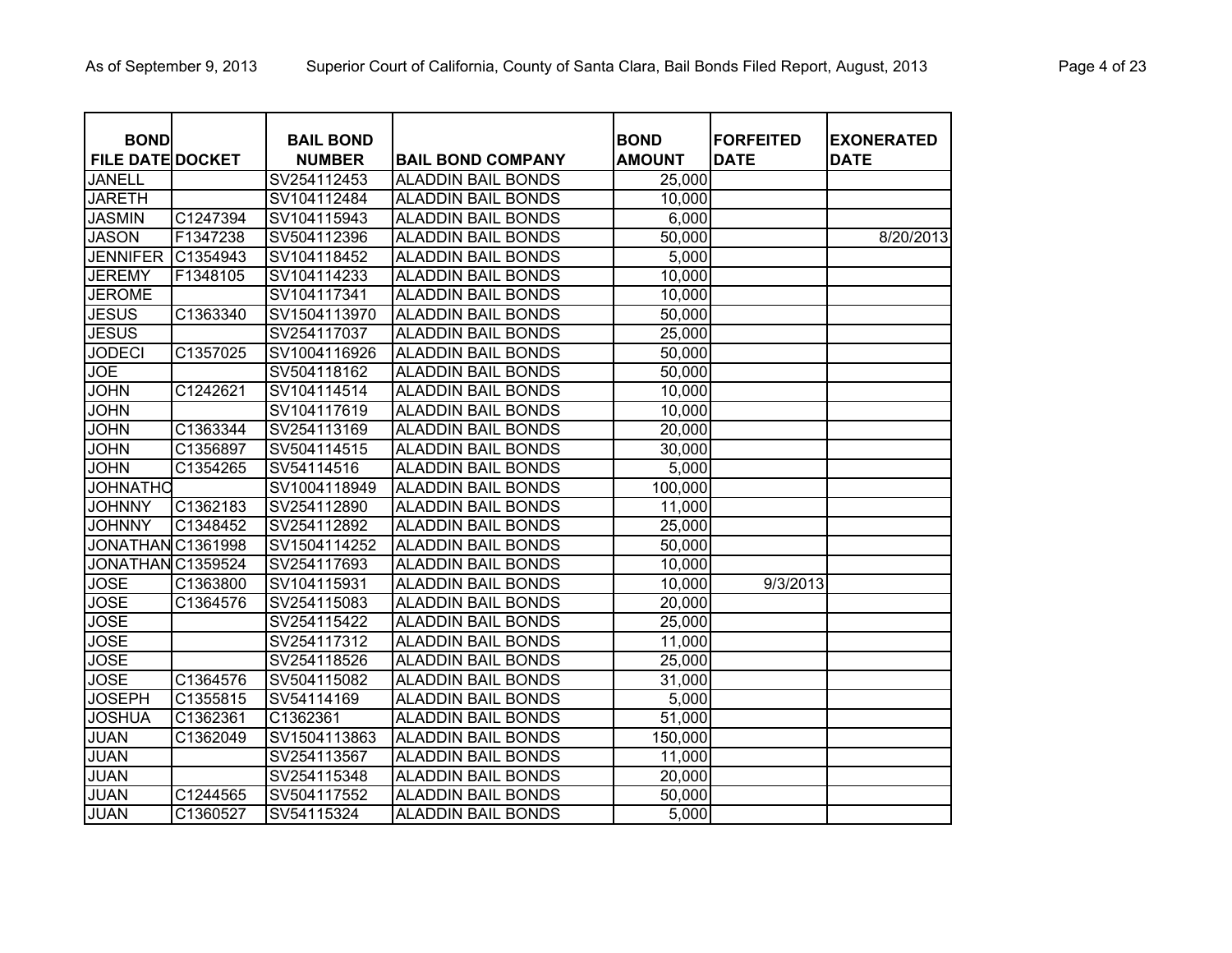| <b>BOND</b>             |                       | <b>BAIL BOND</b> |                           | <b>BOND</b>   | <b>FORFEITED</b> | <b>EXONERATED</b> |
|-------------------------|-----------------------|------------------|---------------------------|---------------|------------------|-------------------|
| <b>FILE DATE DOCKET</b> |                       | <b>NUMBER</b>    | <b>BAIL BOND COMPANY</b>  | <b>AMOUNT</b> | <b>DATE</b>      | <b>DATE</b>       |
| <b>JUAN</b>             | C1243586              | SV54117553       | <b>ALADDIN BAIL BONDS</b> | 1,000         |                  |                   |
| <b>JUSTIN</b>           | C1362526              | SV254118270      | <b>ALADDIN BAIL BONDS</b> | 11,000        |                  |                   |
| <b>JUSTIN</b>           |                       | SV54114303       | <b>ALADDIN BAIL BONDS</b> | 1,000         |                  |                   |
| <b>KALANI</b>           |                       | SV254117423      | <b>ALADDIN BAIL BONDS</b> | 15,000        |                  |                   |
| <b>KEITH</b>            | C1227405              | SV504111766      | <b>ALADDIN BAIL BONDS</b> | 50,000        |                  |                   |
| <b>KENDELL</b>          | B1367114              | SV254115141      | <b>ALADDIN BAIL BONDS</b> | 20,000        |                  |                   |
| KENNETH                 | C1244162              | SV104113872      | <b>ALADDIN BAIL BONDS</b> | 7,000         |                  |                   |
| <b>KEVIN</b>            | C1360370              | SV254117180      | <b>ALADDIN BAIL BONDS</b> | 15,000        |                  |                   |
| <b>KEVIN</b>            |                       | SV54116089       | <b>ALADDIN BAIL BONDS</b> | 5,000         |                  |                   |
| <b>KIABET</b>           | C1364397              | SV504114207      | <b>ALADDIN BAIL BONDS</b> | 50,000        |                  |                   |
| <b>KIMBERLY</b>         | C1357826              | SV504111401      | <b>ALADDIN BAIL BONDS</b> | 35,000        |                  |                   |
| LEE                     |                       | SV254078821      | <b>ALADDIN BAIL BONDS</b> | 1,000         |                  |                   |
| LEE                     | C1237722              | SV254112553      | <b>ALADDIN BAIL BONDS</b> | 20,000        |                  |                   |
| LESLIE                  | C1364685              | SV254118339      | <b>ALADDIN BAIL BONDS</b> | 15,000        |                  |                   |
| <b>LINDSAY</b>          |                       | SV104112392      | <b>ALADDIN BAIL BONDS</b> | 10,000        |                  |                   |
| <b>LIZETH</b>           |                       | SV104113403      | <b>ALADDIN BAIL BONDS</b> | 6,000         |                  |                   |
| LUIS                    | B1263943              | SV104117522      | <b>ALADDIN BAIL BONDS</b> | 10,000        | 9/5/2013         |                   |
| LUIS                    | C1362077              | SV254117521      | <b>ALADDIN BAIL BONDS</b> | 25,000        | 9/5/2013         |                   |
| LUIS                    | C1360947              | SV54114843       | <b>ALADDIN BAIL BONDS</b> | 5,000         |                  |                   |
| <b>MARCUS</b>           | C1364391              | SV254118338      | <b>ALADDIN BAIL BONDS</b> | 25,000        |                  |                   |
| <b>MARGARIT</b>         | C1358545              | SV54114500       | <b>ALADDIN BAIL BONDS</b> | 5,000         |                  |                   |
| <b>MARIA</b>            | C1359596              | SV104112607      | <b>ALADDIN BAIL BONDS</b> | 6,000         |                  |                   |
| <b>MARIANNE</b>         |                       | SV254111911      | <b>ALADDIN BAIL BONDS</b> | 25,000        |                  |                   |
| <b>MARTINE</b>          | C1246075              | SV104107716      | <b>ALADDIN BAIL BONDS</b> | 6,000         | 9/5/2013         |                   |
| <b>MATTHEW</b>          | C1363994              | SV104116692      | <b>ALADDIN BAIL BONDS</b> | 10,000        |                  |                   |
| <b>MAURICIO</b>         | C1114925              | SV54112537       | <b>ALADDIN BAIL BONDS</b> | 5,000         |                  |                   |
| <b>MEHDI</b>            | C1349743              | SV104117452      | <b>ALADDIN BAIL BONDS</b> | 10,000        |                  |                   |
| <b>MELINDA</b>          | C1360623              | SV1004047646     | <b>ALADDIN BAIL BONDS</b> | 60,000        |                  |                   |
| <b>MELINDA</b>          | C <sub>136</sub> 0911 | SV1004113135     | <b>ALADDIN BAIL BONDS</b> | 60,000        |                  |                   |
| <b>MELYSSA</b>          |                       | SV254117624      | <b>ALADDIN BAIL BONDS</b> | 11,000        |                  |                   |
| <b>MEMO</b>             | F1347581              | SV54114486       | <b>ALADDIN BAIL BONDS</b> | 5,000         |                  |                   |
| MERCEDESB1364956        |                       | SV104112721      | <b>ALADDIN BAIL BONDS</b> | 10,000        |                  |                   |
| <b>MICHAEL</b>          | F1346517              | SV104114015      | <b>ALADDIN BAIL BONDS</b> | 10,000        |                  |                   |
| <b>MICHAEL</b>          |                       | SV104114229      | <b>ALADDIN BAIL BONDS</b> | 10,000        |                  |                   |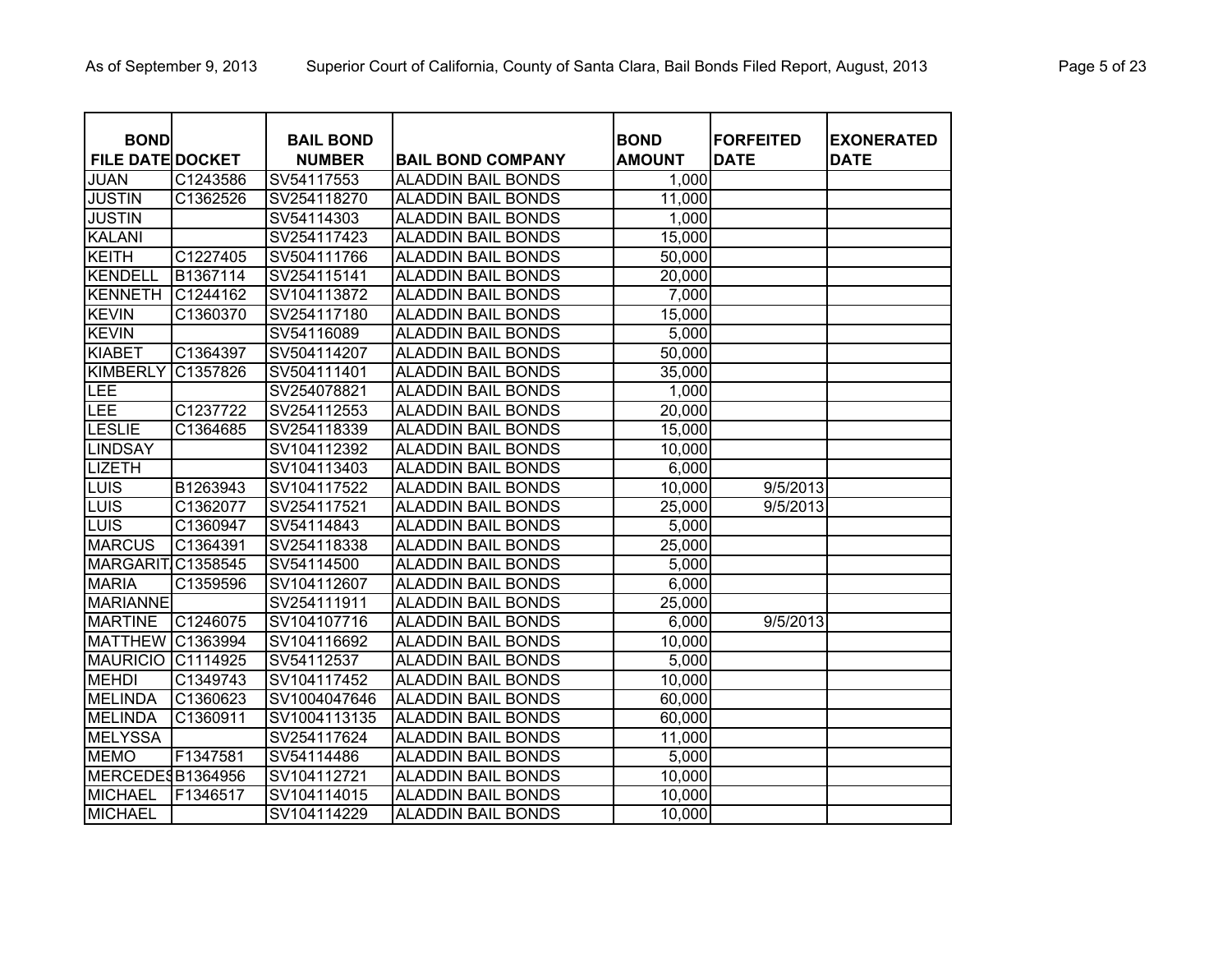| <b>BOND</b>             |          | <b>BAIL BOND</b> |                           | <b>BOND</b>   | <b>FORFEITED</b> | <b>EXONERATED</b> |
|-------------------------|----------|------------------|---------------------------|---------------|------------------|-------------------|
| <b>FILE DATE DOCKET</b> |          | <b>NUMBER</b>    | <b>BAIL BOND COMPANY</b>  | <b>AMOUNT</b> | <b>DATE</b>      | <b>DATE</b>       |
| <b>MICHAEL</b>          |          | SV104117658      | <b>ALADDIN BAIL BONDS</b> | 10,000        |                  |                   |
| <b>MICHAEL</b>          | B1368109 | SV1504118314     | <b>ALADDIN BAIL BONDS</b> | 30,000        |                  |                   |
| <b>MICHAEL</b>          | F1345618 | SV254113157      | <b>ALADDIN BAIL BONDS</b> | 25,000        |                  |                   |
| <b>MICHAEL</b>          |          | SV254116850      | <b>ALADDIN BAIL BONDS</b> | 11,000        |                  |                   |
| <b>MICHAEL</b>          | C1362802 | SV54117392       | <b>ALADDIN BAIL BONDS</b> | 5,000         |                  |                   |
| <b>MIGUEL</b>           | C1361071 | SV254111379      | <b>ALADDIN BAIL BONDS</b> | 25,000        |                  |                   |
| <b>MIGUEL</b>           |          | SV254116694      | <b>ALADDIN BAIL BONDS</b> | 25,000        |                  |                   |
| <b>MIGUEL</b>           | C1349429 | SV54116734       | <b>ALADDIN BAIL BONDS</b> | 2,500         |                  | 8/22/2013         |
| <b>MONDAY</b>           | C1224158 | SV104113187      | <b>ALADDIN BAIL BONDS</b> | 5,000         |                  |                   |
| <b>MORIAH</b>           | B1258991 | SV504111112      | <b>ALADDIN BAIL BONDS</b> | 2,000         |                  |                   |
| <b>MORRIS</b>           | B1368034 | SV504115778      | <b>ALADDIN BAIL BONDS</b> | 50,000        |                  |                   |
| <b>NARCISO</b>          |          | SV104116416      | <b>ALADDIN BAIL BONDS</b> | 10,000        |                  |                   |
| NIRANJANACC956785       |          | SV104114408      | <b>ALADDIN BAIL BONDS</b> | 8,000         |                  |                   |
| <b>OCTAVIO</b>          |          | SV254115748      | <b>ALADDIN BAIL BONDS</b> | 10,000        |                  |                   |
| <b>OROZCO</b>           | C1228825 | SV54047666       | <b>ALADDIN BAIL BONDS</b> | 5,000         |                  |                   |
| <b>PAUL</b>             |          | SV254117141      | <b>ALADDIN BAIL BONDS</b> | 25,000        |                  |                   |
| <b>PAUL</b>             | C1362364 | SV54117449       | <b>ALADDIN BAIL BONDS</b> | 5,000         |                  |                   |
| <b>PAYAM</b>            |          | SV104117875      | <b>ALADDIN BAIL BONDS</b> | 10,000        |                  |                   |
| <b>PEDRO</b>            | C1363798 | SV254116869      | <b>ALADDIN BAIL BONDS</b> | 25,000        |                  |                   |
| <b>RAYDELL</b>          |          | SV104115849      | <b>ALADDIN BAIL BONDS</b> | 10,000        |                  |                   |
| <b>RAYMOND</b>          |          | SV104117354      | <b>ALADDIN BAIL BONDS</b> | 10,000        |                  |                   |
| <b>RAYMOND</b>          | C1363796 | SV504116123      | <b>ALADDIN BAIL BONDS</b> | 10,000        | 9/3/2013         |                   |
| <b>REBECCA</b>          |          | SV104115084      | <b>ALADDIN BAIL BONDS</b> | 10,000        |                  |                   |
| <b>RENEE</b>            | B1152625 | SV104116786      | <b>ALADDIN BAIL BONDS</b> | 5,000         |                  |                   |
| <b>RENEE</b>            |          | SV504118323      | <b>ALADDIN BAIL BONDS</b> | 30,000        |                  |                   |
| <b>RENEE</b>            | C1223654 | SV54116787       | <b>ALADDIN BAIL BONDS</b> | 3,000         |                  |                   |
| <b>RICARDO</b>          | C1359772 | SV254111392      | <b>ALADDIN BAIL BONDS</b> | 25,000        |                  |                   |
| RICHARD                 | C1358507 | SV104111772      | <b>ALADDIN BAIL BONDS</b> | 6,000         |                  |                   |
| <b>RICHARD</b>          |          | SV504112426      | <b>ALADDIN BAIL BONDS</b> | 50,000        |                  |                   |
| <b>ROBERT</b>           |          | SV254115513      | <b>ALADDIN BAIL BONDS</b> | 15,000        |                  |                   |
| <b>ROBERT</b>           | F1348062 | SV54114527       | <b>ALADDIN BAIL BONDS</b> | 5,000         |                  |                   |
| <b>ROBERTO</b>          |          | SV504111837      | <b>ALADDIN BAIL BONDS</b> | 12,000        |                  |                   |
| <b>RODRIGO</b>          | C1109950 | SV54112826       | <b>ALADDIN BAIL BONDS</b> | 5,000         |                  |                   |
| RODRIGUEC1065569        |          | SV254111311      | <b>ALADDIN BAIL BONDS</b> | 10,000        |                  |                   |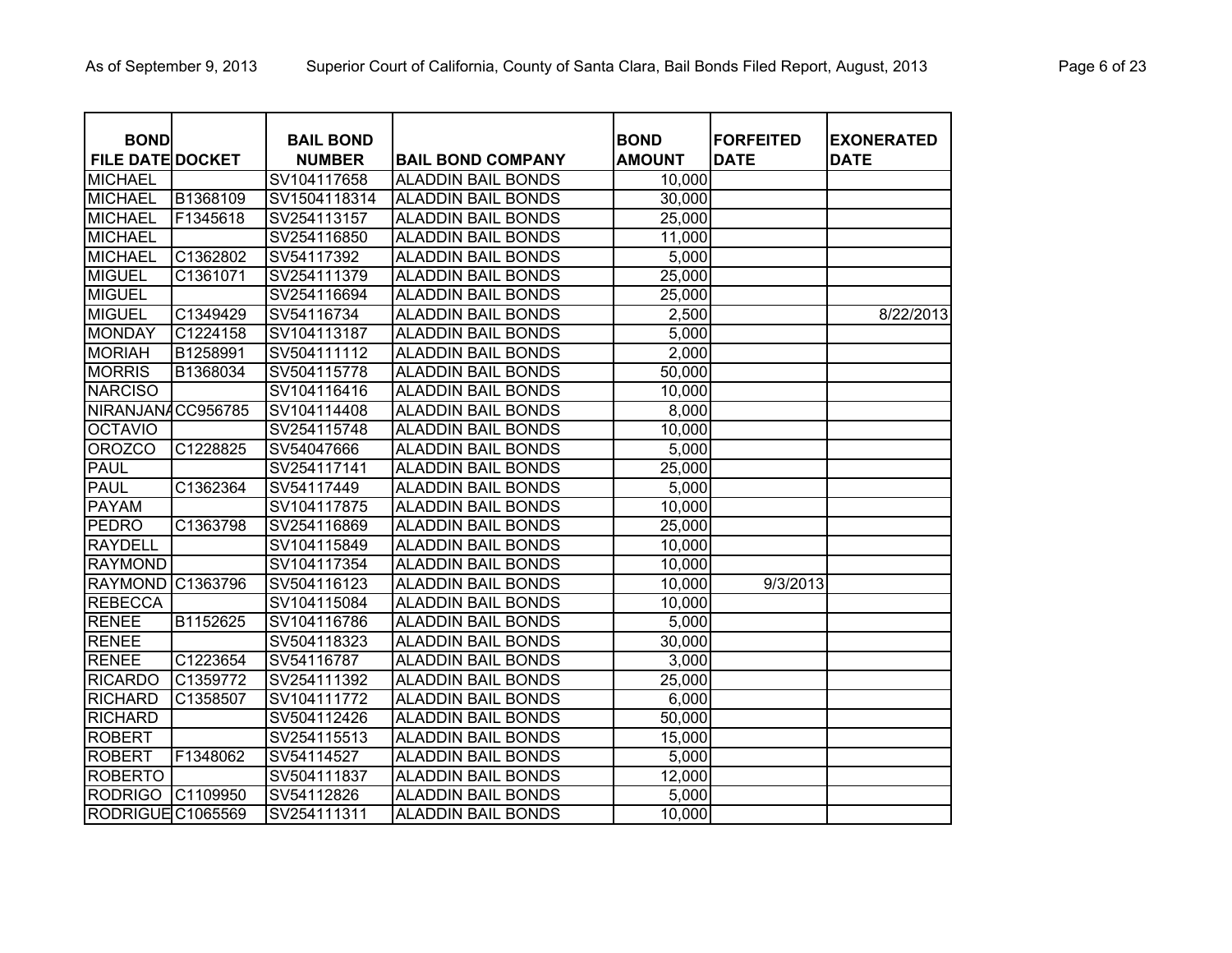| <b>BOND</b>             |          | <b>BAIL BOND</b> |                           | <b>BOND</b>   | <b>FORFEITED</b> | <b>EXONERATED</b> |
|-------------------------|----------|------------------|---------------------------|---------------|------------------|-------------------|
| <b>FILE DATE DOCKET</b> |          | <b>NUMBER</b>    | <b>BAIL BOND COMPANY</b>  | <b>AMOUNT</b> | <b>DATE</b>      | <b>DATE</b>       |
| <b>ROLAND</b>           |          | SV104113570      | <b>ALADDIN BAIL BONDS</b> | 10,000        |                  |                   |
| <b>ROMAN</b>            | B1367841 | SV104115389      | <b>ALADDIN BAIL BONDS</b> | 10,000        |                  |                   |
| <b>ROMAN</b>            | C1244677 | SV54115444       | <b>ALADDIN BAIL BONDS</b> | 3,000         |                  |                   |
| <b>RUDILLO</b>          |          | SV504117067      | <b>ALADDIN BAIL BONDS</b> | 26,000        |                  |                   |
| <b>RYAN</b>             | C1362791 | SV1004113602     | <b>ALADDIN BAIL BONDS</b> | 45,000        |                  |                   |
| <b>SALINA</b>           | C1362605 | SV254113609      | <b>ALADDIN BAIL BONDS</b> | 25,000        |                  |                   |
| SALVADOR C1363847       |          | SV504115042      | <b>ALADDIN BAIL BONDS</b> | 46,000        |                  |                   |
| <b>SANDY</b>            | F1140465 | SV1004114937     | <b>ALADDIN BAIL BONDS</b> | 100,000       |                  | 9/4/2013          |
| <b>SANDY</b>            | B1152603 | SV104114489      | <b>ALADDIN BAIL BONDS</b> | 5,000         |                  |                   |
| <b>SANDY</b>            | C1239009 | SV54114545       | <b>ALADDIN BAIL BONDS</b> | 5,000         |                  |                   |
| <b>SANTOS</b>           |          | SV254112175      | <b>ALADDIN BAIL BONDS</b> | 25,000        |                  |                   |
| <b>SCOTT</b>            | C1363102 | SV254111577      | <b>ALADDIN BAIL BONDS</b> | 17,000        |                  |                   |
| <b>SEQUOIA</b>          | C1240353 | SV104112925      | <b>ALADDIN BAIL BONDS</b> | 10,000        |                  |                   |
| <b>SEQUOIA</b>          | C1361103 | SV54112922       | <b>ALADDIN BAIL BONDS</b> | 1,000         |                  |                   |
| <b>SEQUOIA</b>          | C1354144 | SV54112924       | <b>ALADDIN BAIL BONDS</b> | 3,000         |                  |                   |
| <b>SERGIO</b>           | C1351418 | SV254115378      | <b>ALADDIN BAIL BONDS</b> | 10,000        |                  |                   |
| <b>SHANTA</b>           | B1367875 | SV54111656       | <b>ALADDIN BAIL BONDS</b> | 1,000         |                  |                   |
| <b>SHARIF</b>           |          | SV1504113920     | <b>ALADDIN BAIL BONDS</b> | 50,000        |                  |                   |
| <b>SHARITA</b>          |          | SV54113309       | <b>ALADDIN BAIL BONDS</b> | 250           |                  |                   |
| <b>SHELLY</b>           | B1367077 | SV254113589      | <b>ALADDIN BAIL BONDS</b> | 20,000        |                  |                   |
| <b>STACI</b>            | C1363665 | SV254114579      | <b>ALADDIN BAIL BONDS</b> | 11,000        |                  |                   |
| <b>STEPHANIE</b>        |          | SV254116637      | <b>ALADDIN BAIL BONDS</b> | 25,000        |                  |                   |
| <b>STEPHANY</b>         |          | SV254111348      | <b>ALADDIN BAIL BONDS</b> | 16,000        |                  |                   |
| <b>STEPHEN</b>          | C1363103 | SV254111594      | <b>ALADDIN BAIL BONDS</b> | 16,000        | 8/15/2013        |                   |
| <b>STEPHEN</b>          |          | SV254118244      | <b>ALADDIN BAIL BONDS</b> | 10,000        |                  |                   |
| <b>STEPHEN</b>          | C1240840 | SV504110481      | <b>ALADDIN BAIL BONDS</b> | 35,000        |                  |                   |
| <b>STEPHEN</b>          | B1368209 | SV54115862       | <b>ALADDIN BAIL BONDS</b> | 5,000         |                  |                   |
| <b>STEVEN</b>           | C1247178 | SV254111526      | <b>ALADDIN BAIL BONDS</b> | 20,000        |                  |                   |
| <b>STEVEN</b>           |          | SV254112621      | <b>ALADDIN BAIL BONDS</b> | 25,000        |                  |                   |
| <b>STEVEN</b>           |          | SV254117295      | <b>ALADDIN BAIL BONDS</b> | 10,000        |                  |                   |
| <b>SUNDEEP</b>          | C1361735 | SV54116002       | <b>ALADDIN BAIL BONDS</b> | 5,000         |                  |                   |
| <b>TERALYN</b>          | C1364687 | SV54118885       | <b>ALADDIN BAIL BONDS</b> | 5,000         |                  |                   |
| <b>THOMAS</b>           |          | SV254115979.     | <b>ALADDIN BAIL BONDS</b> | 11,000        |                  |                   |
| <b>THOMAS</b>           | C1363469 | SV504114706      | <b>ALADDIN BAIL BONDS</b> | 45,000        |                  |                   |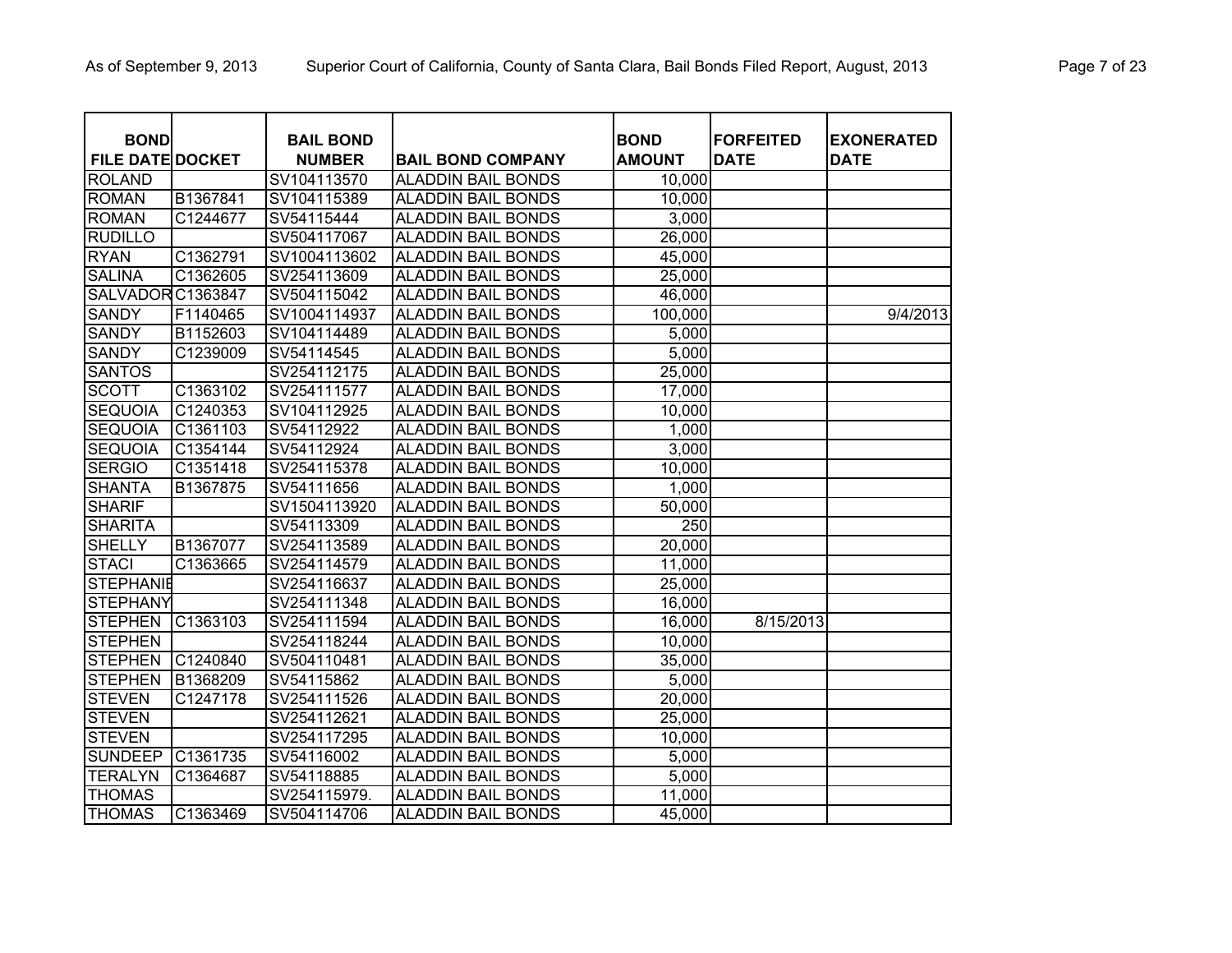| <b>BOND</b>             |                        | <b>BAIL BOND</b> |                                | <b>BOND</b>   | <b>FORFEITED</b> | <b>EXONERATED</b> |
|-------------------------|------------------------|------------------|--------------------------------|---------------|------------------|-------------------|
| <b>FILE DATE DOCKET</b> |                        | <b>NUMBER</b>    | <b>BAIL BOND COMPANY</b>       | <b>AMOUNT</b> | <b>DATE</b>      | <b>DATE</b>       |
| <b>TIFFANY</b>          | F1347711               | SV54118197       | <b>ALADDIN BAIL BONDS</b>      | 5,000         |                  |                   |
| <b>TIMOTEO</b>          | B1367961               | SV104112207      | <b>ALADDIN BAIL BONDS</b>      | 10,000        |                  |                   |
| <b>TONY</b>             |                        | SV504119067      | <b>ALADDIN BAIL BONDS</b>      | 45,000        |                  |                   |
| <b>TYLER</b>            | C1362548               | SV254113449      | <b>ALADDIN BAIL BONDS</b>      | 25,000        |                  |                   |
| <b>UMADEVY</b>          | C1363834               | SV504115225      | <b>ALADDIN BAIL BONDS</b>      | 40,000        |                  |                   |
| <b>VENKATA</b>          |                        | SV104111160      | <b>ALADDIN BAIL BONDS</b>      | 10,000        |                  |                   |
| <b>VEREK</b>            | C1362646               | SV254118443      | <b>ALADDIN BAIL BONDS</b>      | 11,000        |                  |                   |
| <b>VIJAYKUMA</b>        |                        | SV1504113898     | <b>ALADDIN BAIL BONDS</b>      | 10,000        |                  |                   |
| <b>VINCENT</b>          |                        | SV104113900      | <b>ALADDIN BAIL BONDS</b>      | 5,000         |                  |                   |
| <b>VIZARAT</b>          | C1355397               | SV504114964      | <b>ALADDIN BAIL BONDS</b>      | 50,000        |                  |                   |
| <b>WALTER</b>           |                        | SV1504118294     | <b>ALADDIN BAIL BONDS</b>      | 26,500        |                  |                   |
| <b>WARREN</b>           |                        | SV254115657      | <b>ALADDIN BAIL BONDS</b>      | 21,000        |                  |                   |
| <b>YESMITH</b>          | F1348097               | SV1044117788     | <b>ALADDIN BAIL BONDS</b>      | 10,000        |                  |                   |
| YI                      |                        | SV104112156      | <b>ALADDIN BAIL BONDS</b>      | 10,000        |                  |                   |
| <b>YUMI</b>             |                        | SV104117326      | <b>ALADDIN BAIL BONDS</b>      | 10,000        |                  |                   |
| <b>YVETTE</b>           | C1360152               | SV504114337      | <b>ALADDIN BAIL BONDS</b>      | 30,000        | 8/14/2013        |                   |
| <b>YVETTE</b>           |                        | SV54112708       | <b>ALADDIN BAIL BONDS</b>      | 5,000         |                  |                   |
| <b>ZACARY</b>           | C1356319               | SV254118286      | <b>ALADDIN BAIL BONDS</b>      | 10,000        |                  |                   |
| <b>ZACHARY</b>          | C1356641               | SV254118280      | <b>ALADDIN BAIL BONDS</b>      | 10,000        |                  |                   |
| <b>ANTONIO</b>          | C1224118               | AA078840         | ALICE CORTEZ BAIL BONDS        | 5,000         |                  |                   |
| <b>BRIAN</b>            | F1347071               | 2013BB017488     | ALICE CORTEZ BAIL BONDS        | 10,000        |                  |                   |
| <b>CHRISTOP</b>         |                        | 2013BB017490     | ALICE CORTEZ BAIL BONDS        | 10,000        |                  |                   |
| <b>GEORGE</b>           | F1348010               | 2013CC016350     | ALICE CORTEZ BAIL BONDS        | 25,000        | 9/6/2013         |                   |
| JEANETTTEF1347722       |                        | 2013AA078839     | ALICE CORTEZ BAIL BONDS        | 5,000         |                  |                   |
| <b>NELSON</b>           | F1347585               | 2013AA078837     | <b>ALICE CORTEZ BAIL BONDS</b> | 5,000         |                  |                   |
| <b>OMAR</b>             |                        | 2013CC017383     | <b>ALICE CORTEZ BAIL BONDS</b> | 25,000        |                  |                   |
| <b>ROBERT</b>           | F1346482               | 2013DD008589     | <b>ALICE CORTEZ BAIL BONDS</b> | 50,000        |                  |                   |
| <b>RODOLFO</b>          |                        | 2013DD010097     | <b>ALICE CORTEZ BAIL BONDS</b> | 50,000        |                  |                   |
| <b>RONDELL</b>          | F1243729               | 2013AA078838     | ALICE CORTEZ BAIL BONDS        | 4,000         |                  |                   |
| <b>RONDELL</b>          | F1347491               | 2013BB017489     | ALICE CORTEZ BAIL BONDS        | 10,000        |                  |                   |
| <b>AARON</b>            | F1346997               |                  | 5112250605 ALL PRO BAIL BONDS  | 7,500         |                  | 8/15/2013         |
| <b>ADA</b>              | B1368040               |                  | 5551006287 ALL PRO BAIL BONDS  | 10,000        |                  |                   |
| <b>ALAN</b>             | $\overline{C}$ 1245470 |                  | 5551003356 ALL PRO BAIL BONDS  | 40,000        |                  | 8/23/2013         |
| <b>ALEXANDR</b>         |                        |                  | 5801694921 ALL PRO BAIL BONDS  | 5,000         |                  |                   |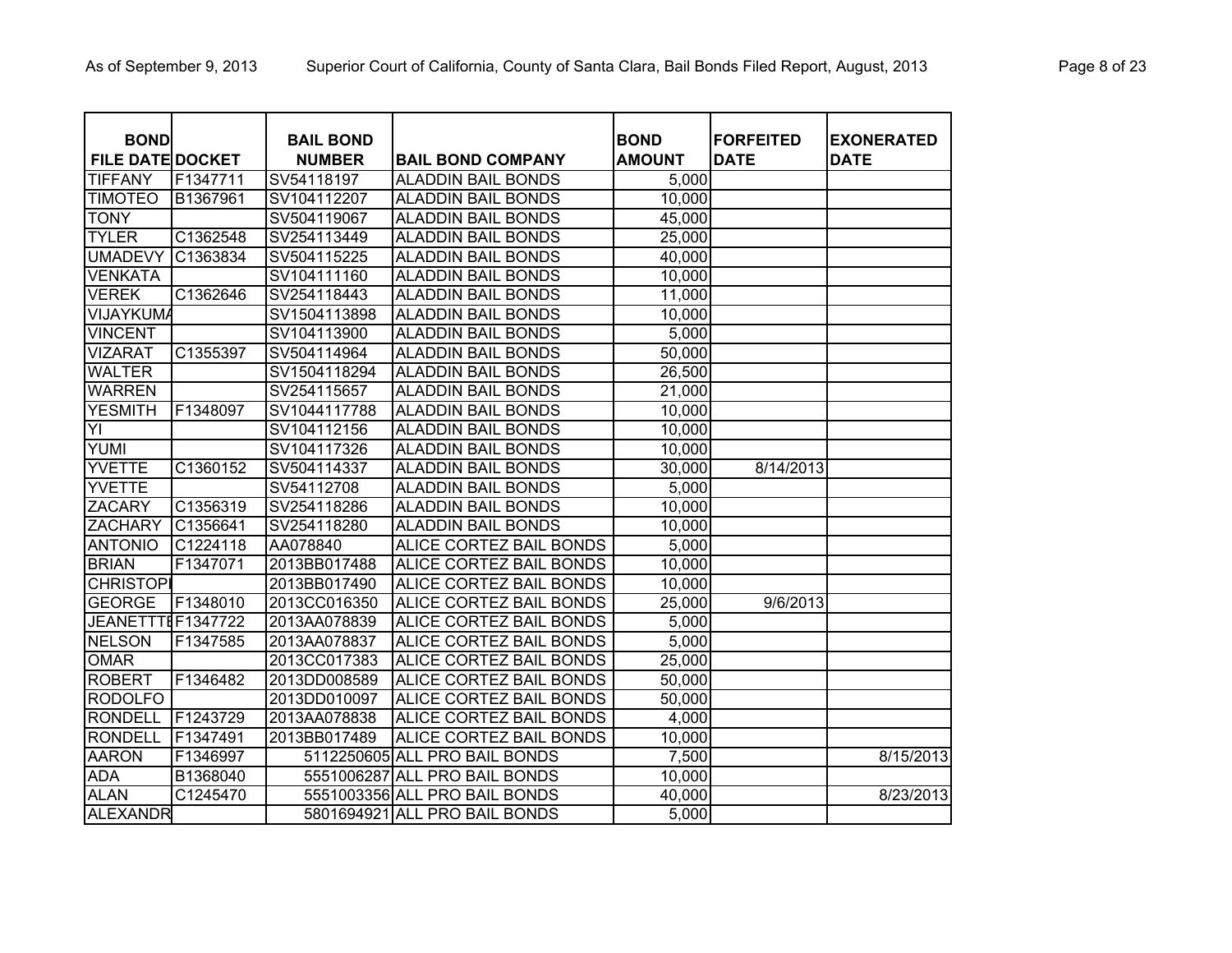| <b>BOND</b>             |          | <b>BAIL BOND</b> |                                | <b>BOND</b>   | <b>FORFEITED</b> | <b>EXONERATED</b> |
|-------------------------|----------|------------------|--------------------------------|---------------|------------------|-------------------|
| <b>FILE DATE DOCKET</b> |          | <b>NUMBER</b>    | <b>BAIL BOND COMPANY</b>       | <b>AMOUNT</b> | <b>DATE</b>      | <b>DATE</b>       |
| <b>ALFREDO</b>          | B1368017 |                  | 5112250663 ALL PRO BAIL BONDS  | 11,000        |                  |                   |
| <b>ALICIA</b>           | F1347312 |                  | 5112250548 ALL PRO BAIL BONDS  | 10,000        |                  |                   |
| <b>ANA</b>              | C1358517 |                  | 5801694877 ALL PRO BAIL BONDS  | 5,000         |                  |                   |
| <b>ANDREW</b>           |          |                  | 5271559386 ALL PRO BAIL BONDS  | 21,000        |                  |                   |
| <b>ANTHONY</b>          | C1358634 |                  | 5112253297 ALL PRO BAIL BONDS  | 10,000        |                  |                   |
| <b>ASHLEIGH</b>         | C1245729 |                  | 5271716369 ALL PRO BAIL BONDS  | 20,000        | 8/9/2013         |                   |
| <b>BABAK</b>            |          |                  | 5271559315 ALL PRO BAIL BONDS  | 25,000        |                  |                   |
| <b>BECKY</b>            | B1260454 |                  | 5271559360 ALL PRO BAIL BONDS  | 15,000        |                  |                   |
| <b>BECKY</b>            | C1243412 |                  | 5801673045 ALL PRO BAIL BONDS  | 5,000         |                  |                   |
| <b>BECKY</b>            | C1363617 |                  | 5801673058 ALL PRO BAIL BONDS  | 1,000         |                  |                   |
| <b>BERNARDO</b>         |          |                  | 5271559191 ALL PRO BAIL BONDS  | 21,000        |                  |                   |
| <b>BERTHA</b>           | F1141021 |                  | 511212271 ALL PRO BAIL BONDS   | 10,000        |                  |                   |
| <b>BRIAN</b>            | C1364392 |                  | 5551015894 ALL PRO BAIL BONDS  | 46,000        |                  |                   |
| <b>BROOKE</b>           | C1358294 |                  | 51122550634 ALL PRO BAIL BONDS | 10,000        |                  |                   |
| <b>CESARRAI</b>         | C1246658 |                  | 5112250564 ALL PRO BAIL BONDS  | 7,500         |                  |                   |
| <b>CHAD</b>             | C1117467 |                  | 5112250580 ALL PRO BAIL BONDS  | 5,000         |                  |                   |
| <b>CHARIS</b>           | C1362179 |                  | 5271716497 ALL PRO BAIL BONDS  | 20,000        |                  |                   |
| <b>CHARIS</b>           | C1363285 |                  | 5551003385 ALL PRO BAIL BONDS  | 25,000        |                  |                   |
| <b>CHARLES</b>          |          |                  | 5271559203 ALL PRO BAIL BONDS  | 16,000        |                  |                   |
| <b>CHARMAYN</b>         |          |                  | 5112250551 ALL PRO BAIL BONDS  | 10,000        |                  |                   |
| CHRISTIAN C1357963      |          |                  | 5271559373 ALL PRO BAIL BONDS  | 15,000        |                  |                   |
| <b>CHRISTOP</b>         |          |                  | 5271716471 ALL PRO BAIL BONDS  | 20,000        |                  |                   |
| <b>CHRISTOPI</b>        |          |                  | 5271716570 ALL PRO BAIL BONDS  | 20,000        |                  |                   |
| CHRISTOPIC1362471       |          |                  | 5551006472 ALL PRO BAIL BONDS  | 37,000        | 8/14/2013        |                   |
| CHRISTOPIC1363918       |          |                  | 5801672981 ALL PRO BAIL BONDS  | 5,000         |                  |                   |
| <b>CINDY</b>            | F1347637 |                  | 5271733643 ALL PRO BAIL BONDS  | 25,000        |                  |                   |
| <b>CRYSTAL</b>          | C1358728 |                  | 5105340685 ALL PRO BAIL BONDS  | 60,000        |                  |                   |
| <b>CRYSTAL</b>          | F1244721 |                  | 5112250775 ALL PRO BAIL BONDS  | 5,000         | 8/22/2013        | 8/22/2013         |
| <b>CRYSTAL</b>          | F1347584 |                  | 5112250788 ALL PRO BAIL BONDS  | 5,000         | 8/22/2013        |                   |
| <b>CRYSTAL</b>          | F1347852 |                  | 5271716442 ALL PRO BAIL BONDS  | 15,000        |                  |                   |
| <b>DAMEON</b>           | C1358081 |                  | 5551006261 ALL PRO BAIL BONDS  | 30,000        |                  |                   |
| <b>DANNY</b>            | C1358730 |                  | 5105347907 ALL PRO BAIL BONDS  | 66,000        |                  |                   |
| <b>DAVID</b>            | B1367849 |                  | 5112250676 ALL PRO BAIL BONDS  | 10,250        |                  |                   |
| <b>DAVID</b>            | B1367782 |                  | 5271733573 ALL PRO BAIL BONDS  | 25,000        |                  |                   |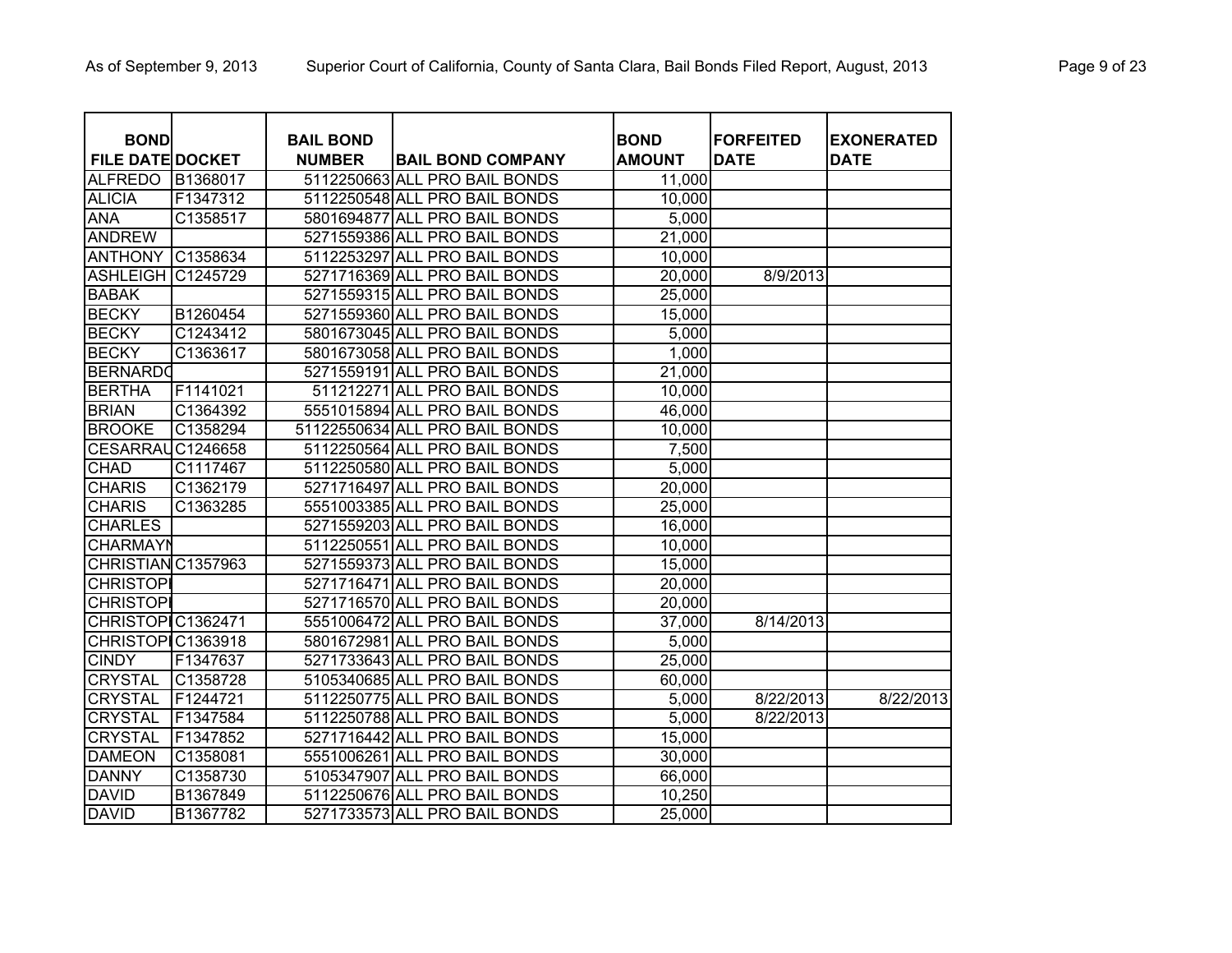| <b>BOND</b>             |          | <b>BAIL BOND</b> |                               | <b>BOND</b>   | <b>FORFEITED</b> | <b>EXONERATED</b> |
|-------------------------|----------|------------------|-------------------------------|---------------|------------------|-------------------|
| <b>FILE DATE DOCKET</b> |          | <b>NUMBER</b>    | <b>BAIL BOND COMPANY</b>      | <b>AMOUNT</b> | <b>DATE</b>      | <b>DATE</b>       |
| <b>DAYNE</b>            | B1366488 |                  | 5112282585 ALL PRO BAIL BONDS | 10,000        |                  |                   |
| <b>DAYNE</b>            | B1368201 |                  | 5551006290 ALL PRO BAIL BONDS | 30,000        |                  |                   |
| <b>DELILAH</b>          |          |                  | 5112250689 ALL PRO BAIL BONDS | 5,000         |                  |                   |
| <b>DELILAH</b>          | C1235371 |                  | 5112250692 ALL PRO BAIL BONDS | 2,500         |                  |                   |
| <b>DESIREE</b>          | C1356441 |                  | 5801673032 ALL PRO BAIL BONDS | 5,000         |                  |                   |
| <b>DIEGO</b>            |          |                  | 5271733487 ALL PRO BAIL BONDS | 17,000        |                  |                   |
| <b>DUSTIN</b>           | C1362651 |                  | 5271716484 ALL PRO BAIL BONDS | 12,000        | 8/16/2013        |                   |
| <b>DUSTIN</b>           | C1237188 |                  | 5271733445 ALL PRO BAIL BONDS | 20,000        |                  |                   |
| <b>DUSTIN</b>           | F1243421 |                  | 5551015878 ALL PRO BAIL BONDS | 30,000        |                  |                   |
| <b>EDMUND</b>           | C1361511 |                  | 5105340630 ALL PRO BAIL BONDS | 100,000       |                  |                   |
| <b>ELENITA</b>          | C1362619 |                  | 5112250618 ALL PRO BAIL BONDS | 10,000        |                  |                   |
| <b>ELYSIA</b>           | C1358311 |                  | 5551003400 ALL PRO BAIL BONDS | 20,000        |                  |                   |
| <b>ERIC</b>             |          |                  | 5271559216 ALL PRO BAIL BONDS | 25,000        |                  |                   |
| <b>ERICA</b>            | B1367875 |                  | 5271733586 ALL PRO BAIL BONDS | 11,250        |                  |                   |
| <b>ERIK</b>             | C1364670 |                  | 5271716509 ALL PRO BAIL BONDS | 12,000        |                  |                   |
| <b>ERIK</b>             | C1107026 |                  | 5551006373 ALL PRO BAIL BONDS | 25,000        |                  |                   |
| <b>ESEQUIEL</b>         | C1350049 |                  | 5271716356 ALL PRO BAIL BONDS | 25,000        |                  |                   |
| <b>ESEQUIEL</b>         | C1361753 |                  | 5271716385 ALL PRO BAIL BONDS | 15,000        |                  |                   |
| <b>EVA</b>              | C1363875 |                  | 5271716538 ALL PRO BAIL BONDS | 16,000        |                  |                   |
| FELIPE                  | B1368049 |                  | 5112282572 ALL PRO BAIL BONDS | 11,000        |                  |                   |
| FELIPE                  | B1368049 |                  | 5271559344 ALL PRO BAIL BONDS | 15,000        |                  |                   |
| FELIPE                  | B1366750 |                  | 5801673016 ALL PRO BAIL BONDS | 2,000         |                  |                   |
| <b>GENARO</b>           |          |                  | 5112250535 ALL PRO BAIL BONDS | 11,000        |                  |                   |
| <b>GILBERTO</b>         | C1363916 |                  | 5105340601 ALL PRO BAIL BONDS | 60,000        |                  |                   |
| <b>GLENN</b>            |          |                  | 5112250791 ALL PRO BAIL BONDS | 750           |                  |                   |
| <b>GREGORY B1367144</b> |          |                  | 5271720591 ALL PRO BAIL BONDS | 15,000        |                  |                   |
| <b>JANESSA</b>          |          |                  | 5551003398 ALL PRO BAIL BONDS | 10,000        |                  |                   |
| <b>JANIE</b>            | F1347745 |                  | 5112250759 ALL PRO BAIL BONDS | 10,000        | 9/3/2013         |                   |
| <b>JESSICA</b>          | B1263248 |                  | 5112250733 ALL PRO BAIL BONDS | 10,000        |                  |                   |
| <b>JESSICA</b>          | C1351593 |                  | 5112250746 ALL PRO BAIL BONDS | 10,000        |                  |                   |
| <b>JESUS</b>            |          |                  | 5271559229 ALL PRO BAIL BONDS | 16,000        |                  |                   |
| <b>JOAQUIN</b>          | C1356727 |                  | 5551006331 ALL PRO BAIL BONDS | 50,000        |                  |                   |
| <b>JOHN</b>             |          |                  | 5112282709 ALL PRO BAIL BONDS | 10,000        |                  |                   |
| <b>JOHNATHA</b>         |          |                  | 5112250816 ALL PRO BAIL BONDS | 10,000        |                  |                   |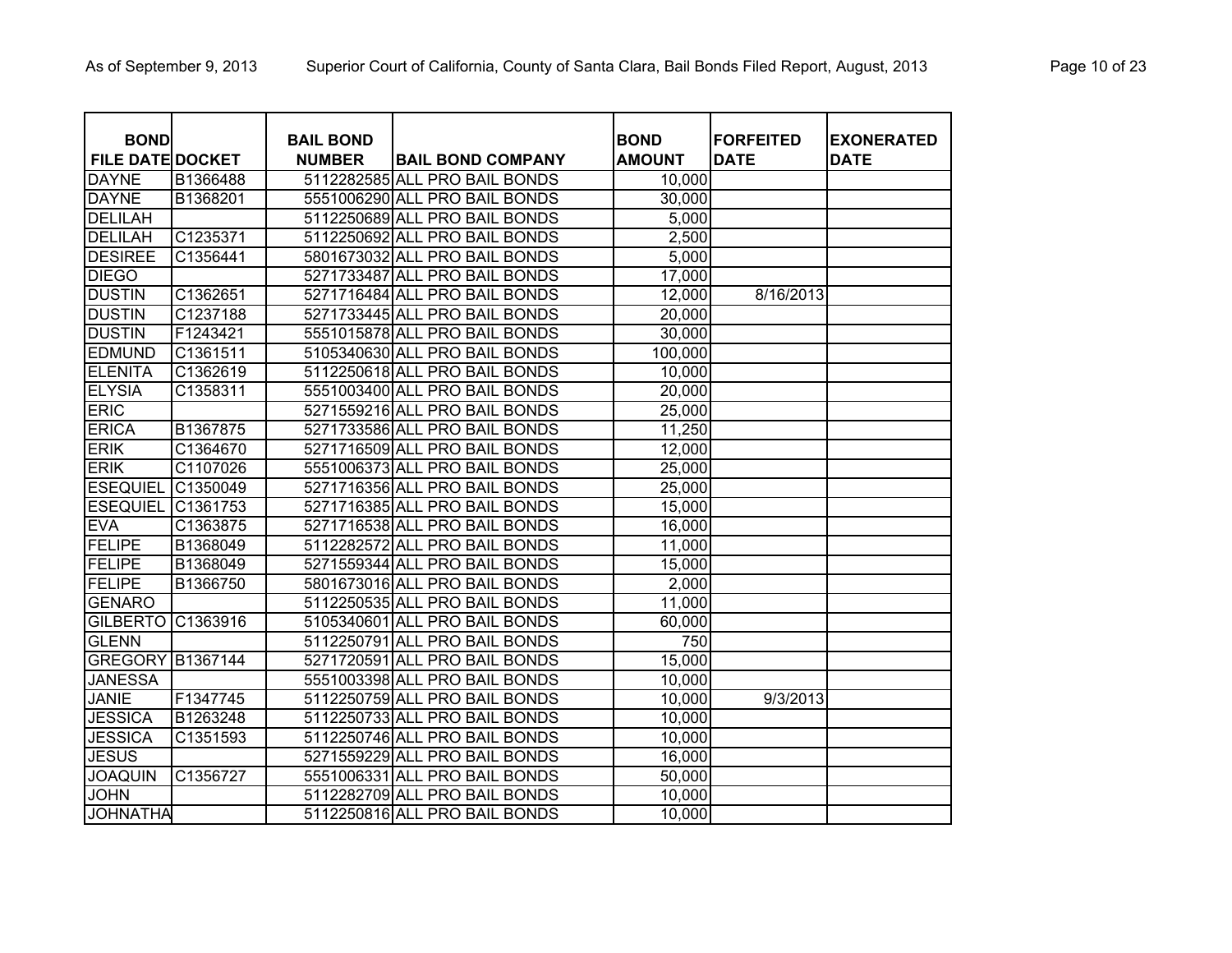| <b>BOND</b><br><b>FILE DATE DOCKET</b> |          | <b>BAIL BOND</b><br><b>NUMBER</b> | <b>BAIL BOND COMPANY</b>      | <b>BOND</b><br><b>AMOUNT</b> | <b>FORFEITED</b><br><b>DATE</b> | <b>EXONERATED</b><br><b>DATE</b> |
|----------------------------------------|----------|-----------------------------------|-------------------------------|------------------------------|---------------------------------|----------------------------------|
| <b>JONATHAN</b>                        |          |                                   | 5271733656 ALL PRO BAIL BONDS | 25,000                       |                                 |                                  |
| <b>JOSE</b>                            | C1231410 |                                   | 5112250481 ALL PRO BAIL BONDS | 10,000                       | 8/23/2013                       |                                  |
| <b>JOSE</b>                            | F1347376 |                                   | 5112250762 ALL PRO BAIL BONDS | 10,000                       |                                 |                                  |
| <b>JOSE</b>                            |          |                                   | 5112282600 ALL PRO BAIL BONDS | 1,000                        |                                 |                                  |
| <b>JOSE</b>                            |          |                                   | 5271733560 ALL PRO BAIL BONDS | 16,000                       |                                 |                                  |
| <b>JOSHUA</b>                          |          |                                   | 5112252684 ALL PRO BAIL BONDS | 10,000                       |                                 |                                  |
| <b>JOSHUA</b>                          |          |                                   | 5551006302 ALL PRO BAIL BONDS | 35,000                       |                                 |                                  |
| <b>JULIE</b>                           | C1236658 |                                   | 5112282738 ALL PRO BAIL BONDS | 10,000                       |                                 |                                  |
| <b>JULIE</b>                           | C1235424 |                                   | 5801672837 ALL PRO BAIL BONDS | 5,000                        |                                 |                                  |
| <b>KRISTEN</b>                         | C1362211 |                                   | 5112250519 ALL PRO BAIL BONDS | 10,000                       |                                 |                                  |
| <b>KRISTINA</b>                        | CC937352 |                                   | 5112250506 ALL PRO BAIL BONDS | 10,000                       |                                 |                                  |
| <b>LATHAN</b>                          | C1360210 |                                   | 5112250577 ALL PRO BAIL BONDS | 7,000                        |                                 |                                  |
| <b>LESTER</b>                          | C1361018 |                                   | 5801694864 ALL PRO BAIL BONDS | 5,000                        |                                 | 8/23/2013                        |
| <b>LINDA</b>                           | C1363935 |                                   | 5112282697 ALL PRO BAIL BONDS | 11,000                       |                                 |                                  |
| LINDA                                  | F1242239 |                                   | 5112282725 ALL PRO BAIL BONDS | 10,000                       |                                 |                                  |
| <b>LINDA</b>                           | F1345551 |                                   | 5271716525 ALL PRO BAIL BONDS | 20,000                       |                                 |                                  |
| LUTHER                                 | C1357323 |                                   | 5271716455 ALL PRO BAIL BONDS | 15,000                       | 8/16/2013                       |                                  |
| <b>MARK</b>                            | F1347556 |                                   | 5105340672 ALL PRO BAIL BONDS | 100,000                      |                                 |                                  |
| <b>MARTIN</b>                          | F1347892 |                                   | 5112282712 ALL PRO BAIL BONDS | 5,000                        |                                 |                                  |
| <b>MARTIN</b>                          | C1242127 |                                   | 5271716413 ALL PRO BAIL BONDS | 10,000                       |                                 | 8/20/2013                        |
| <b>MARTIN</b>                          | C1245977 |                                   | 5271716426 ALL PRO BAIL BONDS | 1,000                        |                                 | 8/20/2013                        |
| <b>MARTIN</b>                          | C1242971 |                                   | 5271716439 ALL PRO BAIL BONDS | 10,000                       |                                 |                                  |
| <b>MARTIN</b>                          | C1363202 |                                   | 5551015881 ALL PRO BAIL BONDS | 50,000                       |                                 |                                  |
| <b>MARYANN</b>                         | C1362327 |                                   | 5112250494 ALL PRO BAIL BONDS | 10,000                       |                                 | 8/22/2013                        |
| <b>MARYANN</b>                         | C1358992 |                                   | 5112250647 ALL PRO BAIL BONDS | 10,000                       |                                 | 8/22/2013                        |
| <b>MAX</b>                             |          |                                   | 5271733515 ALL PRO BAIL BONDS | 25,000                       |                                 |                                  |
| <b>MEDIA</b>                           | C1361623 |                                   | 5271559331 ALL PRO BAIL BONDS | 15,000                       |                                 |                                  |
| <b>MONIQUE</b>                         | C1228726 |                                   | 5801673003 ALL PRO BAIL BONDS | 1,000                        |                                 |                                  |
| <b>OLIVIA</b>                          | C1362566 |                                   | 5801672994 ALL PRO BAIL BONDS | 1,000                        |                                 |                                  |
| <b>ORLANDO</b>                         | C1363604 |                                   | 5271716554 ALL PRO BAIL BONDS | 15,000                       |                                 |                                  |
| <b>PALOMA</b>                          | C1089515 |                                   | 5801694976 ALL PRO BAIL BONDS | 5,000                        |                                 |                                  |
| <b>PAUL</b>                            | C1363348 |                                   | 5112250803 ALL PRO BAIL BONDS | 11,000                       |                                 |                                  |
| <b>PEEBLES</b>                         | C1225635 |                                   | 5801694851 ALL PRO BAIL BONDS | 500                          |                                 |                                  |
| <b>PEEBLES</b>                         | B1261418 |                                   | 5801694989 ALL PRO BAIL BONDS | 5,000                        |                                 |                                  |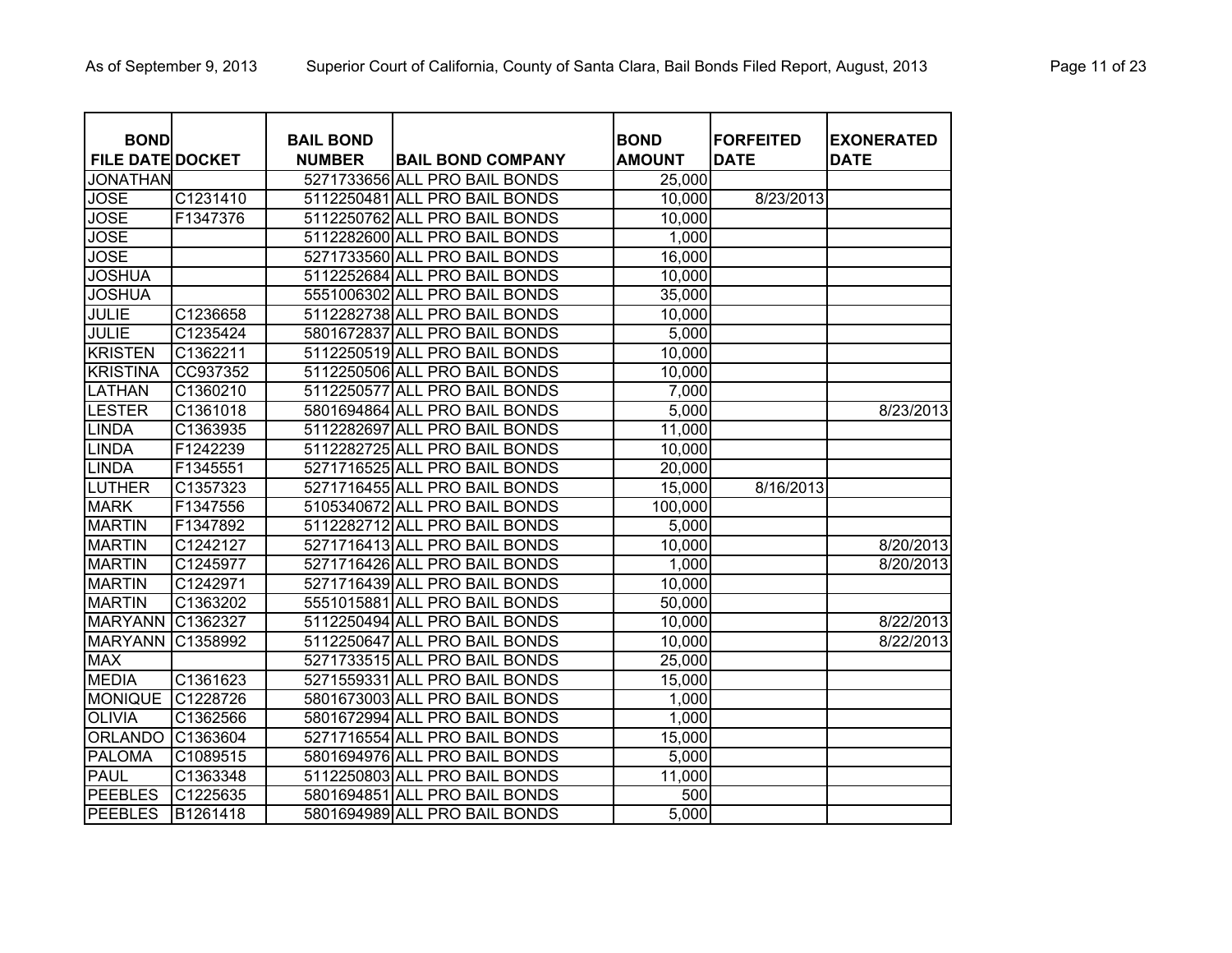| <b>BOND</b>             |          | <b>BAIL BOND</b> |                                 | <b>BOND</b>   | <b>FORFEITED</b> | <b>EXONERATED</b> |
|-------------------------|----------|------------------|---------------------------------|---------------|------------------|-------------------|
| <b>FILE DATE DOCKET</b> |          | <b>NUMBER</b>    | <b>BAIL BOND COMPANY</b>        | <b>AMOUNT</b> | <b>DATE</b>      | <b>DATE</b>       |
| <b>PETER</b>            | C1363801 |                  | 5551003372 ALL PRO BAIL BONDS   | 35,000        | 9/3/2013         |                   |
| PRISCILLA               | C1359351 |                  | 5112250720 ALL PRO BAIL BONDS   | 5,000         |                  |                   |
| <b>RANDY</b>            |          |                  | 5271716541 ALL PRO BAIL BONDS   | 11,000        |                  |                   |
| <b>RAUL</b>             | C1350288 |                  | 5551006274 ALL PRO BAIL BONDS   | 50,000        |                  |                   |
| REVEVIAN(C1354865       |          |                  | 5271716583 ALL PRO BAIL BONDS   | 20,000        |                  |                   |
| <b>ROBERT</b>           | F1347960 |                  | 5271559399 ALL PRO BAIL BONDS   | 25,000        |                  |                   |
| <b>ROGELIO</b>          | F1347638 |                  | 5271733599 ALL PRO BAIL BONDS   | 25,000        |                  |                   |
| <b>ROSA</b>             |          |                  | 5271733502 ALL PRO BAIL BONDS   | 25,000        |                  |                   |
| <b>ROSELLA</b>          | C1359175 |                  | 5271718389 ALL PRO BAIL BONDS   | 20,000        |                  |                   |
| <b>SEAN</b>             |          |                  | 5112250478 ALL PRO BAIL BONDS   | 10,000        |                  |                   |
| <b>SHANNON</b>          | C1364699 |                  | 5271733432 ALL PRO BAIL BONDS   | 25,000        |                  |                   |
| <b>SHANNON B1367757</b> |          |                  | 5801694480 ALL PRO BAIL BONDS   | 1,000         |                  |                   |
| SHETAURAC1357520        |          |                  | 5271733474 ALL PRO BAIL BONDS   | 20,000        | 8/16/2013        |                   |
| <b>SILVIA</b>           | C1364032 |                  | 5271733490 ALL PRO BAIL BONDS   | 25,000        |                  |                   |
| <b>STEVE</b>            | C1360975 |                  | 5271716372 ALL PRO BAIL BONDS   | 21,000        |                  |                   |
| <b>STEVEN</b>           | F1244067 |                  | 5112193030 ALL PRO BAIL BONDS   | 10,000        |                  |                   |
| <b>STEVEN</b>           | F1347723 |                  | 5112282671 ALL PRO BAIL BONDS   | 11,000        | 8/29/2013        |                   |
| <b>TABATHA</b>          | C1080369 |                  | 527171567 ALL PRO BAIL BONDS    | 20,000        |                  |                   |
| <b>TABATHA</b>          | C1347844 |                  | 5801672910 ALL PRO BAIL BONDS   | 5,000         |                  |                   |
| <b>VANESSA</b>          | C1362867 |                  | 5112250829 ALL PRO BAIL BONDS   | 10,000        |                  |                   |
| <b>VICTOR</b>           | C1362360 |                  | 5271733531 ALL PRO BAIL BONDS   | 27,000        |                  |                   |
| <b>WILLIAM</b>          | C1363298 |                  | 5271733557 ALL PRO BAIL BONDS   | 25,000        |                  |                   |
| <b>WILLIAM</b>          | B1260686 |                  | 5271735816 ALL PRO BAIL BONDS   | 25,000        |                  |                   |
| <b>YONEX</b>            | C1359979 |                  | 5105340614 ALL PRO BAIL BONDS   | 60,000        | 9/3/2013         |                   |
| <b>HILARIO</b>          | C1113843 | IS100K38232      | AMIGO BAIL BONDS                | 75,000        |                  |                   |
| <b>WAYNE</b>            |          | FCS251099459     | <b>AUTUMN B ESPARZA BAIL BO</b> | 10,000        |                  |                   |
| <b>ADAM</b>             |          | T1050421933      | <b>BAD BOYS BAIL BONDS</b>      | 10,000        |                  |                   |
| <b>ALEXIS</b>           |          | T5050421443      | <b>BAD BOYS BAIL BONDS</b>      | 45,000        |                  |                   |
| <b>ALFREDO</b>          |          | T1050420843      | <b>BAD BOYS BAIL BONDS</b>      | 6,000         |                  |                   |
| <b>ALFREDO</b>          | C1358287 | T550420998       | <b>BAD BOYS BAIL BONDS</b>      | 5,000         |                  | 8/9/2013          |
| <b>ALFREDO</b>          | C1226775 | T550421913       | <b>BAD BOYS BAIL BONDS</b>      | 2,500         |                  | 8/9/2013          |
| <b>ALICIA</b>           | F1347480 | T550425264       | <b>BAD BOYS BAIL BONDS</b>      | 5,000         |                  |                   |
| <b>ALVIN</b>            | B1367871 | T5050420885      | <b>BAD BOYS BAIL BONDS</b>      | 30,000        |                  |                   |
| <b>ALVIN</b>            | C1356725 | T5050421243      | <b>BAD BOYS BAIL BONDS</b>      | 40,000        |                  |                   |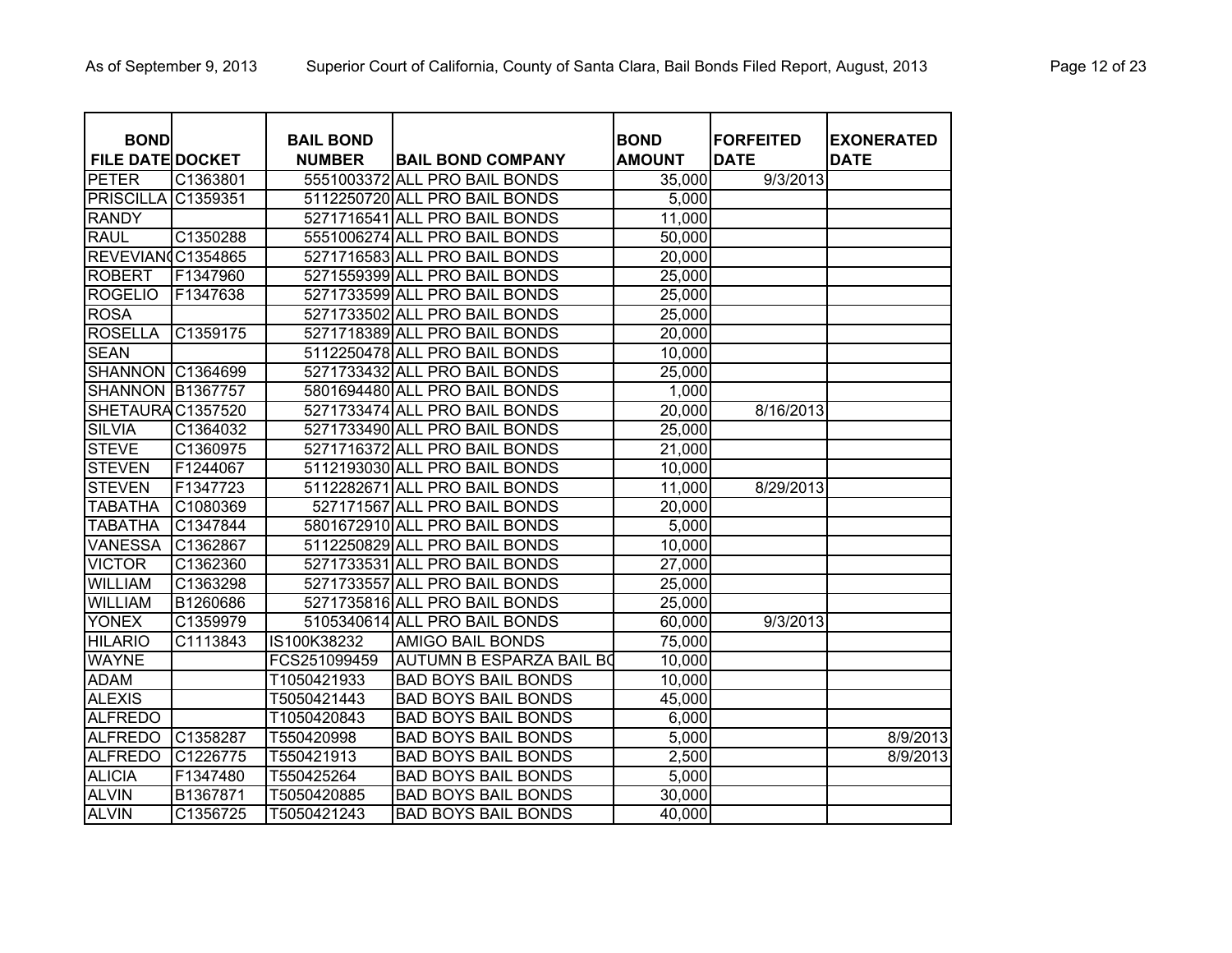| <b>BOND</b>             |          | <b>BAIL BOND</b>    |                            | <b>BOND</b>   | <b>FORFEITED</b> | <b>EXONERATED</b> |
|-------------------------|----------|---------------------|----------------------------|---------------|------------------|-------------------|
| <b>FILE DATE DOCKET</b> |          | <b>NUMBER</b>       | <b>BAIL BOND COMPANY</b>   | <b>AMOUNT</b> | <b>DATE</b>      | <b>DATE</b>       |
| <b>AMADOR</b>           | B1154257 | T1050416465         | <b>BAD BOYS BAIL BONDS</b> | 5,000         | 8/26/2013        |                   |
| <b>ANDY</b>             | C1360713 | T1050421940         | <b>BAD BOYS BAIL BONDS</b> | 10,000        |                  |                   |
| <b>ANTHONY</b>          | C1360299 | T1050420842.        | <b>BAD BOYS BAIL BONDS</b> | 10,000        |                  |                   |
| <b>BOBBY</b>            |          | T2550417693         | <b>BAD BOYS BAIL BONDS</b> | 11,000        |                  |                   |
| <b>BONNIE</b>           | B1367664 | T5050421971         | <b>BAD BOYS BAIL BONDS</b> | 35,000        |                  |                   |
| <b>BRENT</b>            | C1351232 | T550425263          | <b>BAD BOYS BAIL BONDS</b> | 5,000         |                  |                   |
| <b>BRITTANY</b>         | C1363123 | T2550420864         | <b>BAD BOYS BAIL BONDS</b> | 25,000        |                  |                   |
| <b>CARLOS</b>           |          | T10050420924        | <b>BAD BOYS BAIL BONDS</b> | 100,000       |                  |                   |
| <b>CARLOS</b>           | C1361915 | T1M50416523         | <b>BAD BOYS BAIL BONDS</b> | 500,000       |                  |                   |
| <b>CARLOS</b>           |          | T550420994          | <b>BAD BOYS BAIL BONDS</b> | 5,000         |                  |                   |
| <b>CARLOS</b>           | C1357356 | T550420997          | <b>BAD BOYS BAIL BONDS</b> | 5,000         |                  |                   |
| <b>CARRIE</b>           | C1362363 | T1050421405         | <b>BAD BOYS BAIL BONDS</b> | 10,000        |                  |                   |
| <b>CASSANDR</b>         |          | T5050421447         | <b>BAD BOYS BAIL BONDS</b> | 35,000        |                  |                   |
| CATARINO F1347569       |          | T1050421202         | <b>BAD BOYS BAIL BONDS</b> | 7,500         |                  |                   |
| <b>CHARLES</b>          |          | 213073 T10050421460 | <b>BAD BOYS BAIL BONDS</b> | 100,000       |                  |                   |
| <b>CHRISTOP</b>         |          | T550421914          | <b>BAD BOYS BAIL BONDS</b> | 5,000         |                  |                   |
| <b>CLAUDIA</b>          | C1246756 | T1050420847         | <b>BAD BOYS BAIL BONDS</b> | 500           |                  |                   |
| <b>CLAUDIA</b>          |          | T1050421941         | <b>BAD BOYS BAIL BONDS</b> | 1,000         |                  |                   |
| <b>CLAUDIA</b>          |          | T2550417088         | <b>BAD BOYS BAIL BONDS</b> | 5,000         |                  |                   |
| <b>CLAUDIA</b>          | C1356877 | T5050408096         | <b>BAD BOYS BAIL BONDS</b> | 1,000         |                  |                   |
| <b>CODY</b>             | C1360749 | T1050420846         | <b>BAD BOYS BAIL BONDS</b> | 10,000        |                  |                   |
| <b>COURTNEY</b>         |          | T1050420845         | <b>BAD BOYS BAIL BONDS</b> | 10,000        |                  |                   |
| <b>CRISTIAN</b>         | C1364571 | T10050425332        | <b>BAD BOYS BAIL BONDS</b> | 100,000       |                  |                   |
| <b>DAVID</b>            | C1348037 | T550420993          | <b>BAD BOYS BAIL BONDS</b> | 5,000         |                  |                   |
| <b>DEAN</b>             | C1359249 | T550417590          | <b>BAD BOYS BAIL BONDS</b> | 4,000         | 8/15/2013        |                   |
| <b>DIANA</b>            |          | T2550421217         | <b>BAD BOYS BAIL BONDS</b> | 25,000        |                  |                   |
| <b>DINO</b>             |          | T2550420872         | <b>BAD BOYS BAIL BONDS</b> | 10,000        |                  |                   |
| <b>DO</b>               | C1363097 | T1050421199         | <b>BAD BOYS BAIL BONDS</b> | 10,000        |                  |                   |
| <b>DOUGLESS</b>         |          | T1050425272         | <b>BAD BOYS BAIL BONDS</b> | 10,000        |                  |                   |
| <b>DWIGHT</b>           | B1367610 | T2550421958         | <b>BAD BOYS BAIL BONDS</b> | 25,000        |                  |                   |
| <b>EDDIE</b>            |          | T1050421935         | <b>BAD BOYS BAIL BONDS</b> | 10,000        |                  |                   |
| <b>EDGAR</b>            |          | T2550420865         | <b>BAD BOYS BAIL BONDS</b> | 13,000        |                  |                   |
| <b>ELIAS</b>            | CC957817 | T550421190          | <b>BAD BOYS BAIL BONDS</b> | 5,000         |                  |                   |
| <b>ELIZABETH</b>        |          | T1050421406         | <b>BAD BOYS BAIL BONDS</b> | 10,000        |                  |                   |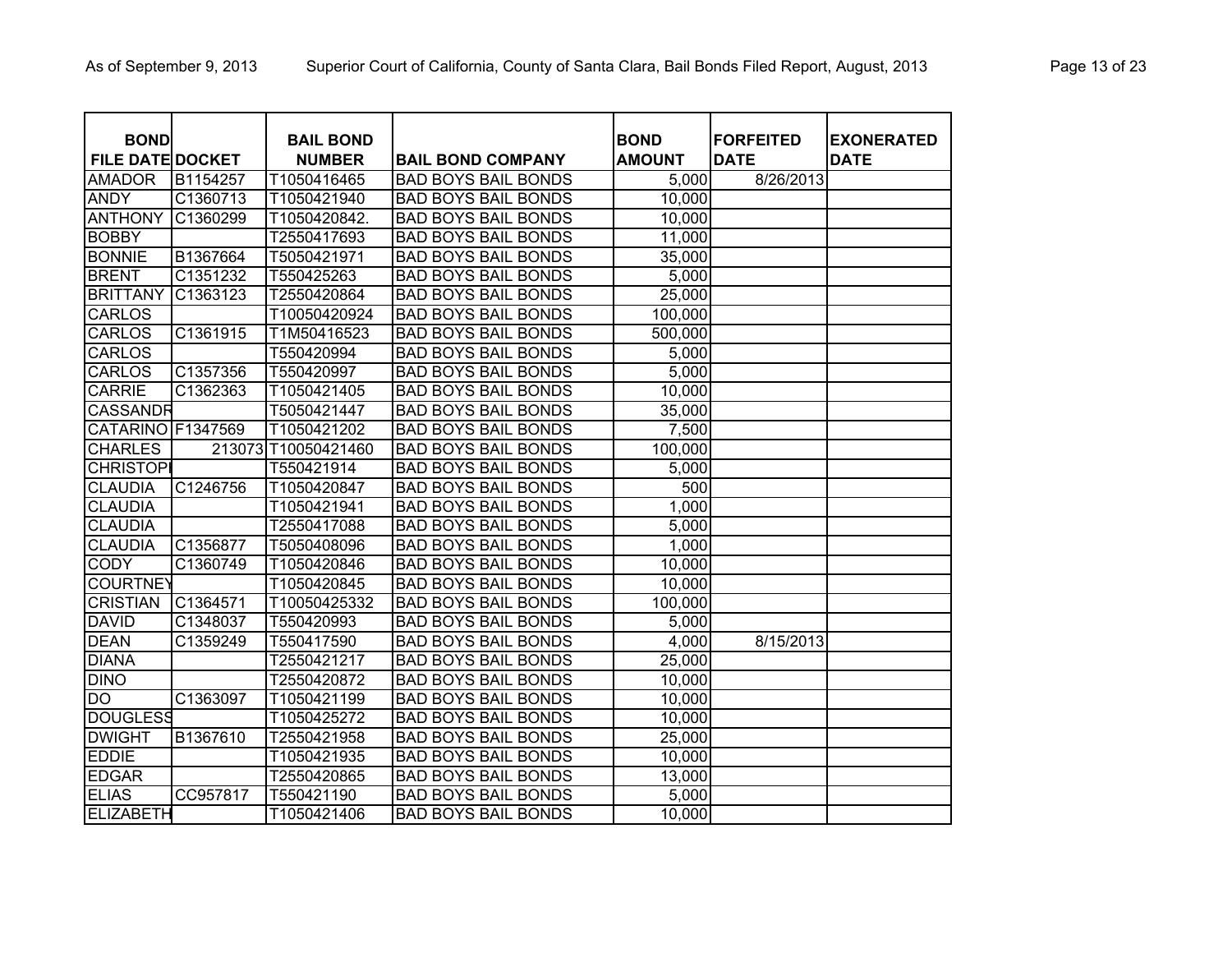| <b>BOND</b>              |          | <b>BAIL BOND</b> |                            | <b>BOND</b>   | <b>FORFEITED</b> | <b>EXONERATED</b> |
|--------------------------|----------|------------------|----------------------------|---------------|------------------|-------------------|
| <b>FILE DATE DOCKET</b>  |          | <b>NUMBER</b>    | <b>BAIL BOND COMPANY</b>   | <b>AMOUNT</b> | <b>DATE</b>      | <b>DATE</b>       |
| <b>ERICK</b>             | F1347123 | T1050421936      | <b>BAD BOYS BAIL BONDS</b> | 7,500         |                  |                   |
| <b>ERICK</b>             | F1348103 | T2550421959      | <b>BAD BOYS BAIL BONDS</b> | 15,000        |                  |                   |
| FERNANDO                 |          | T2550420867      | <b>BAD BOYS BAIL BONDS</b> | 15,000        |                  |                   |
| <b>GILBERTO C1114124</b> |          | T1050421932      | <b>BAD BOYS BAIL BONDS</b> | 10,000        |                  |                   |
| <b>GIOVANNY</b>          |          | T2550421417      | <b>BAD BOYS BAIL BONDS</b> | 20,000        |                  |                   |
| GREGORIO C1353389        |          | T5050424650      | <b>BAD BOYS BAIL BONDS</b> | 50,000        |                  |                   |
| GUILBERTOC1361759        |          | T2550421418      | <b>BAD BOYS BAIL BONDS</b> | 11,000        |                  |                   |
| <b>HENRY</b>             | C1363438 | T2550421960      | <b>BAD BOYS BAIL BONDS</b> | 15,000        |                  |                   |
| HUMBERT0F1348028         |          | T2550421420      | <b>BAD BOYS BAIL BONDS</b> | 15,500        |                  |                   |
| <b>IAN</b>               |          | T10050421894     | <b>BAD BOYS BAIL BONDS</b> | 100,000       |                  |                   |
| <b>JACK</b>              | C1358511 | T550420992       | <b>BAD BOYS BAIL BONDS</b> | 5,000         |                  |                   |
| <b>JEFFREY</b>           |          | T550417664       | <b>BAD BOYS BAIL BONDS</b> | 5,000         |                  |                   |
| <b>JENNA</b>             | C1360510 | T550421915       | <b>BAD BOYS BAIL BONDS</b> | 5,000         |                  |                   |
| <b>JEREMIAS</b>          | C1361027 | T1050417680      | <b>BAD BOYS BAIL BONDS</b> | 10,000        |                  |                   |
| <b>JESSICA</b>           |          | T2550421216      | <b>BAD BOYS BAIL BONDS</b> | 11,000        |                  |                   |
| <b>JOAQUIN</b>           | C1362684 | T1M50425183      | <b>BAD BOYS BAIL BONDS</b> | 200,000       |                  |                   |
| <b>JOE</b>               |          | T5050421870      | <b>BAD BOYS BAIL BONDS</b> | 30,000        |                  |                   |
| <b>JOHN</b>              | F1242992 | T2550421223      | <b>BAD BOYS BAIL BONDS</b> | 25,000        |                  |                   |
| <b>JONATHAN</b>          |          | T2550417692      | <b>BAD BOYS BAIL BONDS</b> | 25,000        |                  |                   |
| <b>JORGE</b>             |          | T2550425292      | <b>BAD BOYS BAIL BONDS</b> | 15,000        |                  |                   |
| <b>JOSE</b>              | C1361738 | T1050417679      | <b>BAD BOYS BAIL BONDS</b> | 10,000        |                  |                   |
| <b>JOSEPH</b>            |          | T2550421421      | <b>BAD BOYS BAIL BONDS</b> | 25,000        |                  |                   |
| <b>JOSEPH</b>            |          | T2550421422      | <b>BAD BOYS BAIL BONDS</b> | 15,000        |                  |                   |
| <b>JOSEPH</b>            | C1362350 | T5050420884      | <b>BAD BOYS BAIL BONDS</b> | 36,000        |                  |                   |
| <b>JOSEPH</b>            |          | T550417666       | <b>BAD BOYS BAIL BONDS</b> | 5,000         |                  |                   |
| <b>JUAN</b>              | FF616489 | T5050421446      | <b>BAD BOYS BAIL BONDS</b> | 20,000        |                  |                   |
| <b>JUDALINE</b>          | B1366807 | T1050421200      | <b>BAD BOYS BAIL BONDS</b> | 10,000        |                  |                   |
| <b>KATHY</b>             |          | T2550416474      | <b>BAD BOYS BAIL BONDS</b> | 25,000        |                  |                   |
| <b>KINGSLEY</b>          | C1355946 | T20050421994     | <b>BAD BOYS BAIL BONDS</b> | 110,000       |                  |                   |
| LEONARDOC1356987         |          | T2550421957      | <b>BAD BOYS BAIL BONDS</b> | 7,500         |                  |                   |
| <b>LEONARDO</b>          |          | T2550421961      | <b>BAD BOYS BAIL BONDS</b> | 6,000         |                  |                   |
| <b>LISA</b>              | C1362567 | T10050417726     | <b>BAD BOYS BAIL BONDS</b> | 100,000       |                  |                   |
| MANUEL                   |          | T2550421854      | <b>BAD BOYS BAIL BONDS</b> | 25,000        |                  |                   |
| <b>MARIO</b>             | F1348097 | T1050421201      | <b>BAD BOYS BAIL BONDS</b> | 10,000        |                  |                   |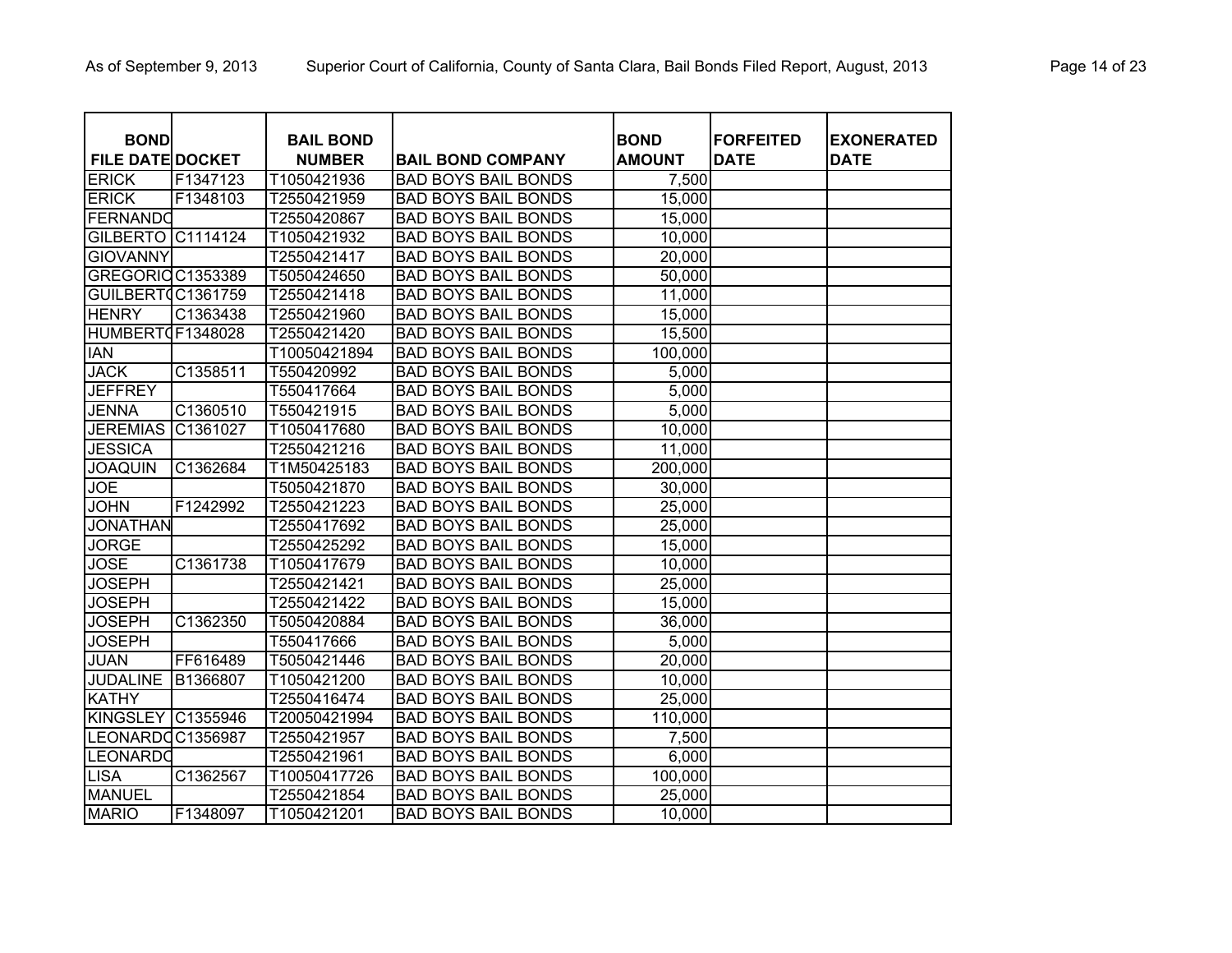| <b>BOND</b>             |          | <b>BAIL BOND</b> |                                | <b>BOND</b>   | <b>FORFEITED</b> | <b>EXONERATED</b> |
|-------------------------|----------|------------------|--------------------------------|---------------|------------------|-------------------|
| <b>FILE DATE DOCKET</b> |          | <b>NUMBER</b>    | <b>BAIL BOND COMPANY</b>       | <b>AMOUNT</b> | <b>DATE</b>      | <b>DATE</b>       |
| <b>MASON</b>            |          | T2550420866      | <b>BAD BOYS BAIL BONDS</b>     | 13,000        |                  |                   |
| <b>MEGAN</b>            |          | T2550421222      | <b>BAD BOYS BAIL BONDS</b>     | 25,000        |                  |                   |
| <b>MICHAEL</b>          | C1360142 | T2550420868      | <b>BAD BOYS BAIL BONDS</b>     | 25,000        |                  | 8/29/2013         |
| <b>MICHAEL</b>          |          | T2550421224      | <b>BAD BOYS BAIL BONDS</b>     | 10,250        |                  |                   |
| <b>NIGEL</b>            | CC961090 | T5050416865      | <b>BAD BOYS BAIL BONDS</b>     | 35,000        |                  |                   |
| <b>OMAR</b>             | C1362298 | T5050421242      | <b>BAD BOYS BAIL BONDS</b>     | 50,000        |                  |                   |
| <b>PAOLA</b>            | C1362298 | T5050421240      | <b>BAD BOYS BAIL BONDS</b>     | 50,000        |                  |                   |
| <b>RAMIRO</b>           | C1234348 | T2550421419      | <b>BAD BOYS BAIL BONDS</b>     | 25,000        |                  |                   |
| <b>RAMONA</b>           | C1358108 | T1050421197      | <b>BAD BOYS BAIL BONDS</b>     | 10,000        | 9/5/2013         |                   |
| <b>RAMONA</b>           | B1367967 | T1050421937      | <b>BAD BOYS BAIL BONDS</b>     | 10,000        |                  |                   |
| <b>RAMONA</b>           | C1352265 | T2550420869      | <b>BAD BOYS BAIL BONDS</b>     | 20,000        |                  |                   |
| <b>RAYMOND</b>          | B1364904 | T550421188       | <b>BAD BOYS BAIL BONDS</b>     | 5,000         |                  |                   |
| <b>RICKEY</b>           |          | T1050425273      | <b>BAD BOYS BAIL BONDS</b>     | 10,000        |                  |                   |
| <b>RIGOBERT</b>         | C1362439 | T10050417725     | <b>BAD BOYS BAIL BONDS</b>     | 100,000       |                  |                   |
| <b>ROBERT</b>           | F1346522 | T1050421938      | <b>BAD BOYS BAIL BONDS</b>     | 7,500         |                  |                   |
| <b>ROBERT</b>           | C1363019 | T5050421241      | <b>BAD BOYS BAIL BONDS</b>     | 41,000        |                  |                   |
| <b>ROBERT</b>           | F1346653 | T550417665       | <b>BAD BOYS BAIL BONDS</b>     | 4,000         |                  |                   |
| <b>SAMANTHA</b>         | C1362653 | T2550417694      | <b>BAD BOYS BAIL BONDS</b>     | 25,000        |                  |                   |
| <b>SARINA</b>           | C1362567 | T10050420925     | <b>BAD BOYS BAIL BONDS</b>     | 100,000       |                  |                   |
| <b>SERJOE</b>           | C1351965 | T2550417623      | <b>BAD BOYS BAIL BONDS</b>     | 20,000        |                  |                   |
| <b>SERJOE</b>           | C1352096 | T550420995       | <b>BAD BOYS BAIL BONDS</b>     | 1,000         |                  |                   |
| <b>SILVINA</b>          | C1359881 | T550420999       | <b>BAD BOYS BAIL BONDS</b>     | 5,000         |                  |                   |
| <b>TORI</b>             | B1367404 | T1M50417729      | <b>BAD BOYS BAIL BONDS</b>     | 220,000       |                  |                   |
| <b>VINCENT</b>          |          | T550421189       | <b>BAD BOYS BAIL BONDS</b>     | 5,000         |                  |                   |
| VU                      | C1243304 | T5050421239      | <b>BAD BOYS BAIL BONDS</b>     | 15,000        |                  |                   |
| <b>WHITNEY</b>          |          | T5050417640      | <b>BAD BOYS BAIL BONDS</b>     | 30,000        |                  |                   |
| YUANA                   | B1367099 | T550417675       | <b>BAD BOYS BAIL BONDS</b>     | 5,000         |                  |                   |
|                         |          | FCS101183521     | <b>BAIL HOTLINE BAIL BONDS</b> | 10,000        |                  |                   |
| <b>ADRIANNA</b>         | C1228861 | FCS101183520     | <b>BAIL HOTLINE BAIL BONDS</b> | 5,000         |                  |                   |
| <b>ADRIANNA</b>         | C1362483 | FCS251183865     | <b>BAIL HOTLINE BAIL BONDS</b> | 15,000        |                  |                   |
| <b>ALICE</b>            | C1357209 | FCS501161560     | <b>BAIL HOTLINE BAIL BONDS</b> | 50,000        |                  |                   |
| <b>AMANDA</b>           | B1367503 | FCS251170738     | <b>BAIL HOTLINE BAIL BONDS</b> | 15,000        |                  |                   |
| <b>ANDREW</b>           | F1347926 | FCS251176191     | <b>BAIL HOTLINE BAIL BONDS</b> | 16,000        |                  |                   |
| <b>ANTHONY</b>          | B1367842 | FCS2501096674    | <b>BAIL HOTLINE BAIL BONDS</b> | 150,000       |                  |                   |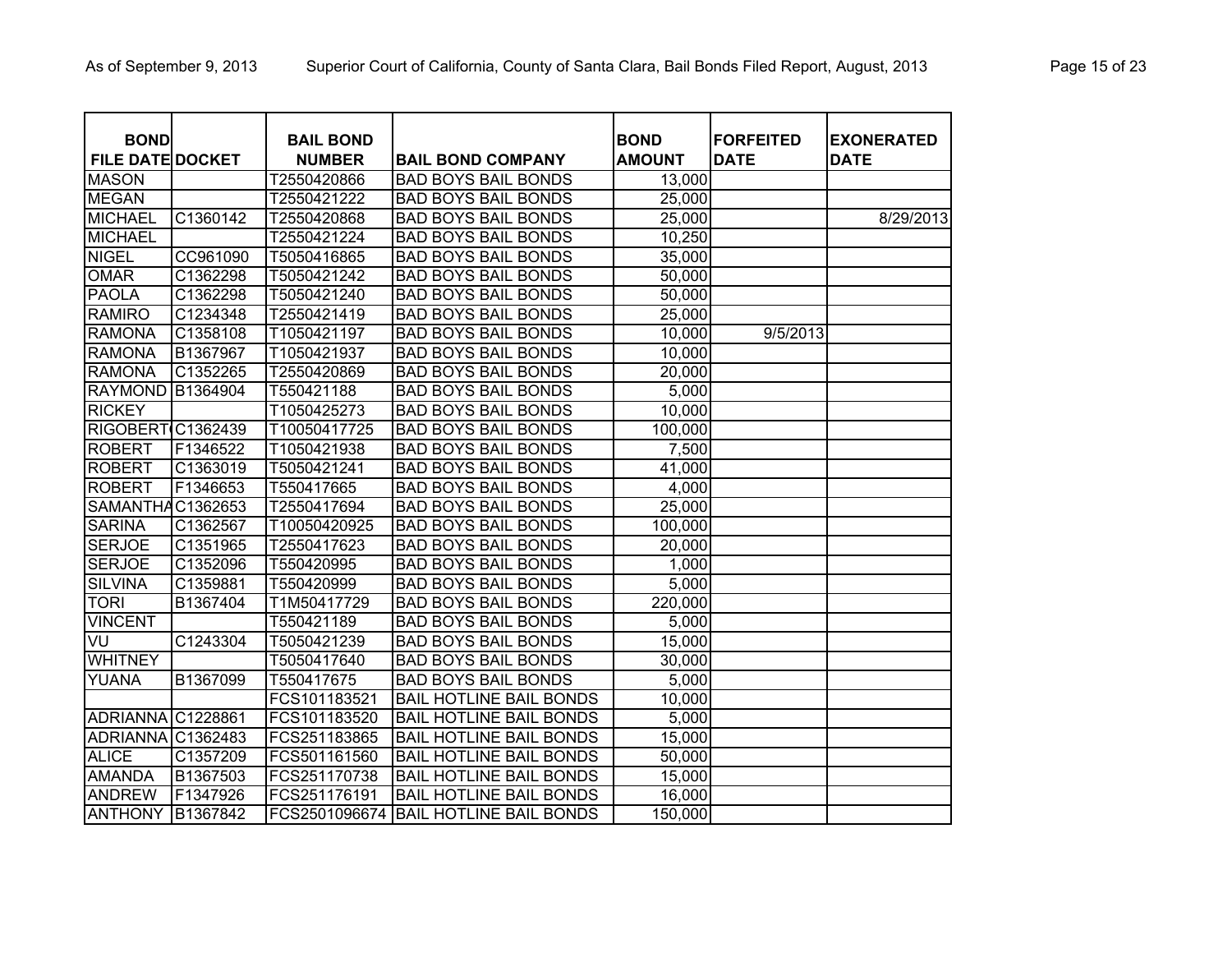| <b>BOND</b>             |                        | <b>BAIL BOND</b> |                                       | <b>BOND</b>   | <b>FORFEITED</b> | <b>EXONERATED</b> |
|-------------------------|------------------------|------------------|---------------------------------------|---------------|------------------|-------------------|
| <b>FILE DATE DOCKET</b> |                        | <b>NUMBER</b>    | <b>BAIL BOND COMPANY</b>              | <b>AMOUNT</b> | <b>DATE</b>      | <b>DATE</b>       |
| <b>ANTHONY</b>          |                        | FCS251170736     | <b>BAIL HOTLINE BAIL BONDS</b>        | 15,250        |                  |                   |
| <b>ANTONIO</b>          |                        | FCS251176194     | <b>BAIL HOTLINE BAIL BONDS</b>        | 20,000        |                  |                   |
| <b>ARMANDO</b>          | $\overline{C}$ 1362233 | FCS251170668     | <b>BAIL HOTLINE BAIL BONDS</b>        | 11,000        |                  | 8/5/2013          |
| <b>ARTURO</b>           |                        | FCS251170735     | <b>BAIL HOTLINE BAIL BONDS</b>        | 16,000        |                  |                   |
| <b>BREANNA</b>          |                        | FCS101166873     | <b>BAIL HOTLINE BAIL BONDS</b>        | 10,000        |                  |                   |
| <b>BRIAN</b>            | C1363677               | FCS101175913     | <b>BAIL HOTLINE BAIL BONDS</b>        | 10,000        |                  |                   |
| <b>BRYAN</b>            |                        | FCS251176197     | <b>BAIL HOTLINE BAIL BONDS</b>        | 25,000        |                  |                   |
| <b>BRYCE</b>            | C1247170               | FCS501151531     | <b>BAIL HOTLINE BAIL BONDS</b>        | 50,000        |                  |                   |
| <b>CARA</b>             | B1368200               | FCS101179588     | <b>BAIL HOTLINE BAIL BONDS</b>        | 10,000        |                  |                   |
| <b>CHRISTINA</b>        | C1361240               | FCS101175911     | <b>BAIL HOTLINE BAIL BONDS</b>        | 10,000        |                  |                   |
| <b>COLE</b>             |                        | FCS101179589     | <b>BAIL HOTLINE BAIL BONDS</b>        | 10,000        |                  |                   |
| <b>CRYSTAL</b>          | C1357513               | FCS501139755     | <b>BAIL HOTLINE BAIL BONDS</b>        | 50,000        |                  |                   |
| <b>DAIN</b>             | C1362314               | FCS251170671     | <b>BAIL HOTLINE BAIL BONDS</b>        | 15,000        |                  |                   |
| <b>DAVID</b>            |                        | FCS101170502     | <b>BAIL HOTLINE BAIL BONDS</b>        | 10,000        |                  |                   |
| <b>EMELIA</b>           |                        | FCS101170500     | <b>BAIL HOTLINE BAIL BONDS</b>        | 6,250         |                  |                   |
| <b>FAKHRINE</b>         |                        | FCS1001170947    | <b>BAIL HOTLINE BAIL BONDS</b>        | 10,000        |                  |                   |
| <b>HUGO</b>             |                        | FCS501139752     | <b>BAIL HOTLINE BAIL BONDS</b>        | 35,000        |                  |                   |
| <b>JACQUELIN</b>        | C1358541               | FCS10116113      | <b>BAIL HOTLINE BAIL BONDS</b>        | 5,000         |                  |                   |
| <b>JANEE</b>            | B1368201               | FCS1001170946    | <b>BAIL HOTLINE BAIL BONDS</b>        | 55,000        |                  |                   |
| <b>JESSICA</b>          | C1354417               | FCS101166877     | <b>BAIL HOTLINE BAIL BONDS</b>        | 6,000         |                  |                   |
| <b>JESUS</b>            | B1368079               | FCS501161558     | <b>BAIL HOTLINE BAIL BONDS</b>        | 50,000        |                  |                   |
| <b>JOHN</b>             |                        | FCS251163790     | <b>BAIL HOTLINE BAIL BONDS</b>        | 11,000        |                  |                   |
| <b>JORGE</b>            | F1241242               | FCS1001121557    | <b>BAIL HOTLINE BAIL BONDS</b>        | 100,000       |                  |                   |
| <b>JORGE</b>            |                        | FCS251170669     | <b>BAIL HOTLINE BAIL BONDS</b>        | 11,000        |                  |                   |
| <b>JOSE</b>             | C1363452               | FCS1001121556    | <b>BAIL HOTLINE BAIL BONDS</b>        | 76,000        |                  |                   |
| <b>JOSEPH</b>           |                        | FCS101161134     | <b>BAIL HOTLINE BAIL BONDS</b>        | 6,000         |                  |                   |
| <b>JUAN</b>             | C1357564               | FCS501151530     | <b>BAIL HOTLINE BAIL BONDS</b>        | 40,000        |                  |                   |
| <b>JUNE</b>             | C1232512               |                  | FCWS251163794 BAIL HOTLINE BAIL BONDS | 20,000        |                  |                   |
| <b>KERMIT</b>           | C <sub>136</sub> 2317  | FCS101170501     | <b>BAIL HOTLINE BAIL BONDS</b>        | 5,000         |                  |                   |
| <b>KERMIT</b>           | C1358989               | FCS251170737     | <b>BAIL HOTLINE BAIL BONDS</b>        | 20,000        |                  |                   |
| <b>KIRILL</b>           |                        | FCS101175912     | <b>BAIL HOTLINE BAIL BONDS</b>        | 10,000        |                  |                   |
| LEE                     | C1359347               | FCS2501116957    | <b>BAIL HOTLINE BAIL BONDS</b>        | 110,000       |                  |                   |
| LILIANA                 |                        | FCS101175910     | <b>BAIL HOTLINE BAIL BONDS</b>        | 10,000        |                  |                   |
| LUTHER                  | C1235168               | FCS251176196     | <b>BAIL HOTLINE BAIL BONDS</b>        | 20,000        |                  |                   |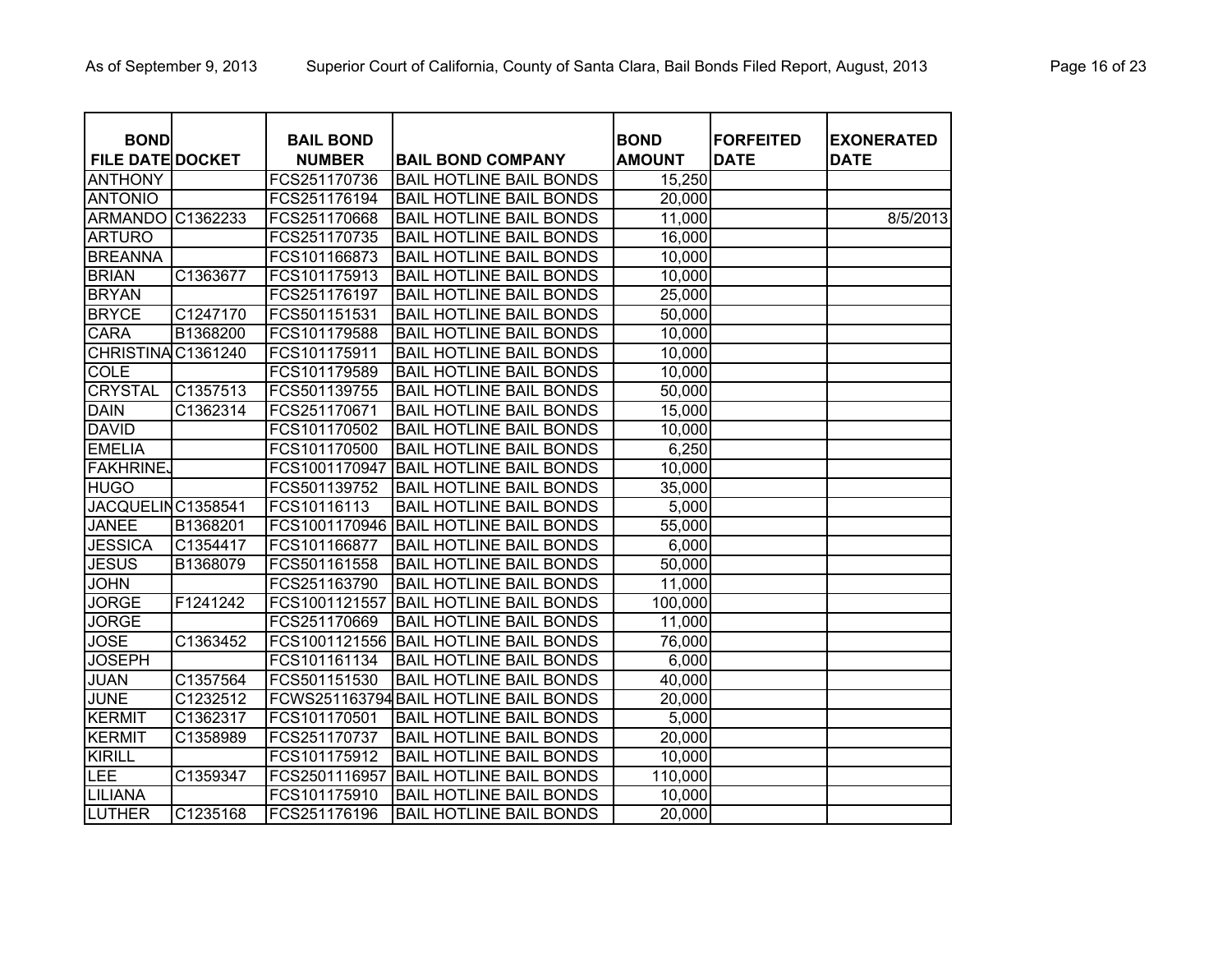| <b>BOND</b>             |          | <b>BAIL BOND</b> |                                 | <b>BOND</b>   | <b>FORFEITED</b> | <b>EXONERATED</b> |
|-------------------------|----------|------------------|---------------------------------|---------------|------------------|-------------------|
| <b>FILE DATE DOCKET</b> |          | <b>NUMBER</b>    | <b>BAIL BOND COMPANY</b>        | <b>AMOUNT</b> | <b>DATE</b>      | <b>DATE</b>       |
| <b>MARIO</b>            | C1362854 | FCS1001170948    | <b>BAIL HOTLINE BAIL BONDS</b>  | 80,000        |                  |                   |
| <b>MARIO</b>            | C1362854 | FCS501139753     | <b>BAIL HOTLINE BAIL BONDS</b>  | 50,000        |                  | 8/16/2013         |
| <b>MARK</b>             | C1363284 | FCS251170741     | <b>BAIL HOTLINE BAIL BONDS</b>  | 11,000        |                  |                   |
| <b>MICHAEL</b>          | C1357116 | FCS251176193     | <b>BAIL HOTLINE BAIL BONDS</b>  | 15,000        |                  |                   |
| <b>OMAR</b>             |          | FCS251183866     | <b>BAIL HOTLINE BAIL BONDS</b>  | 15,000        |                  |                   |
| <b>RAECHEL</b>          | C1363334 | FCS501139754     | <b>BAIL HOTLINE BAIL BONDS</b>  | 35,000        |                  |                   |
| <b>RAFAEL</b>           |          | FCS101166879     | <b>BAIL HOTLINE BAIL BONDS</b>  | 10,000        |                  |                   |
| <b>RAYMOND</b>          | C1361003 | FCS251161303     | <b>BAIL HOTLINE BAIL BONDS</b>  | 15,000        |                  |                   |
| <b>RICHARD</b>          | C1353180 | FCS501151527     | <b>BAIL HOTLINE BAIL BONDS</b>  | 40,000        |                  |                   |
| <b>ROMAIN</b>           |          | FCS251170734     | <b>BAIL HOTLINE BAIL BONDS</b>  | 20,000        |                  |                   |
| <b>SAUL</b>             | F1348047 | FCS501161559     | <b>BAIL HOTLINE BAIL BONDS</b>  | 45,000        |                  |                   |
| <b>SCOTT</b>            | C1362188 | FCS501151528     | <b>BAIL HOTLINE BAIL BONDS</b>  | 50,000        |                  | 8/26/2013         |
| <b>SHANNON</b>          |          | FCS251176195     | <b>BAIL HOTLINE BAIL BONDS</b>  | 12,000        |                  |                   |
| <b>TAWNIE</b>           | F1347747 | FCS1001121558    | <b>BAIL HOTLINE BAIL BONDS</b>  | 100,000       |                  |                   |
| <b>TIMOTHY</b>          | C1350952 | FCS101183519     | <b>BAIL HOTLINE BAIL BONDS</b>  | 2,000         | 9/3/2013         |                   |
| <b>TIMOTHY</b>          | C1363379 | FCS251183863     | <b>BAIL HOTLINE BAIL BONDS</b>  | 20,000        | 9/3/2013         |                   |
| <b>TIMOTHY</b>          | C1357834 | FCS251183864     | <b>BAIL HOTLINE BAIL BONDS</b>  | 16,000        | 9/3/2013         |                   |
| <b>TYRONE</b>           | C1357410 | FCS251170739     | <b>BAIL HOTLINE BAIL BONDS</b>  | 20,000        |                  | 8/30/2013         |
| <b>VANESSA</b>          | C1353649 | FCS101179586     | <b>BAIL HOTLINE BAIL BONDS</b>  | 8,000         |                  |                   |
| <b>VICTOR</b>           | C1359262 | FCS251107828     | <b>BAIL HOTLINE BAIL BONDS</b>  | 125,000       |                  |                   |
| <b>VLADIMIR</b>         | C1363592 | FCS251176192     | <b>BAIL HOTLINE BAIL BONDS</b>  | 15,000        |                  |                   |
| <b>WAYNE</b>            | B1366765 | FCS251163793     | <b>BAIL HOTLINE BAIL BONDS</b>  | 15,000        |                  |                   |
| <b>WILLIAM</b>          | C1223173 | FCS251170742     | <b>BAIL HOTLINE BAIL BONDS</b>  | 25,000        |                  |                   |
| CANDACE                 |          |                  | 5551020490 BODYGUARD BAIL BONDS | 25,000        |                  |                   |
| $\overline{\mathsf{K}}$ |          |                  | 5112258755 BODYGUARD BAIL BONDS | 10,000        |                  |                   |
| <b>JOHNNY</b>           |          |                  | 5550915016 BODYGUARD BAIL BONDS | 30,000        |                  |                   |
| <b>ROHIT</b>            |          |                  | 5271740975 BODYGUARD BAIL BONDS | 25,000        |                  | 8/13/2013         |
| <b>KENNA</b>            | B1366678 | A525218283       | <b>DIAZ BROS BAIL BONDS</b>     | 25,000        |                  |                   |
| <b>STEVEN</b>           | F1244426 | AS15387202       | DIAZ BROS BAIL BONDS            | 6,000         |                  |                   |
| <b>CARLOS</b>           | C1363873 | 2013BB021630     | <b>DISCREET BAIL BONDS</b>      | 10,000        |                  |                   |
| <b>MIGUEL</b>           | B1365706 | 2013AA085712     | <b>DISCREET BAIL BONDS</b>      | 2,000         |                  |                   |
| <b>MIGUEL</b>           | C1353779 | 2013BB0211629    | <b>DISCREET BAIL BONDS</b>      | 5,000         |                  |                   |
| <b>ROBERT</b>           | C1362332 | 2013CC017725     | <b>DISCREET BAIL BONDS</b>      | 25,000        |                  |                   |
| <b>ROBERT</b>           | C1354239 | 2013DD010223     | <b>DISCREET BAIL BONDS</b>      | 35,000        |                  |                   |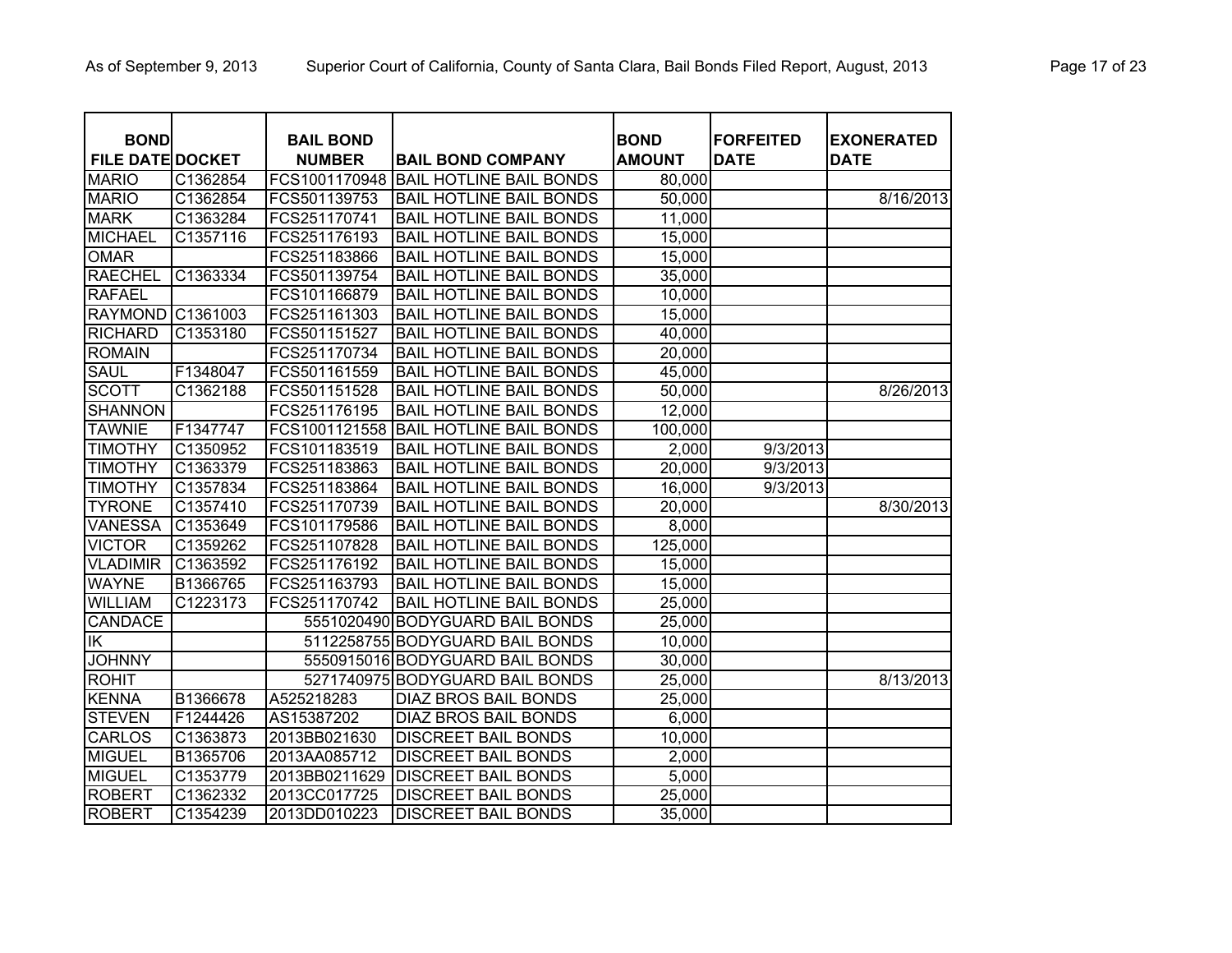| <b>BOND</b>             |                      | <b>BAIL BOND</b> |                                  | <b>BOND</b>   | <b>FORFEITED</b> | <b>EXONERATED</b> |
|-------------------------|----------------------|------------------|----------------------------------|---------------|------------------|-------------------|
| <b>FILE DATE DOCKET</b> |                      | <b>NUMBER</b>    | <b>BAIL BOND COMPANY</b>         | <b>AMOUNT</b> | <b>DATE</b>      | <b>DATE</b>       |
| <b>ALEX</b>             | B1368288             | 2013CC009540     | ED MUMBERT BAIL BONDS            | 25,000        |                  |                   |
| <b>DAVID</b>            |                      | 2013CC009538     | ED MUMBERT BAIL BONDS            | 10,000        |                  |                   |
| <b>JEFFREY</b>          |                      | 2013BB023233     | ED MUMBERT BAIL BONDS            | 10,000        |                  |                   |
| <b>JONATHAN</b>         |                      | 2013CC009539     | ED MUMBERT BAIL BONDS            | 25,000        |                  |                   |
| <b>MUHAMMA</b>          |                      | CC018169         | ED MUMBERT BAIL BONDS            | 25,000        |                  |                   |
| TAUMOEFOC1247624        |                      | AA061355         | ED MUMBERT BAIL BONDS            | 5,000         |                  |                   |
| <b>YVONNE</b>           |                      | AA061356         | ED MUMBERT BAIL BONDS            | 5,000         |                  |                   |
| <b>BRYAN</b>            | F1346287             |                  | 5112279363 EIGHT BALL BAIL BONDS | 10,000        |                  |                   |
| <b>MARTIN</b>           |                      |                  | 5271741295 EIGHT BALL BAIL BONDS | 25,000        |                  |                   |
| <b>ROMAN</b>            | F1348015             |                  | 5112286161 EIGHT BALL BAIL BONDS | 11,000        |                  |                   |
| <b>ANDREW</b>           | C1363121             | T2550424823      | <b>GOLDEN STATE BAIL BONDS</b>   | 20,000        | 8/28/2013        |                   |
| <b>CHRISTOP</b>         | C1361714             | T5050403134      | <b>GOLDEN STATE BAIL BONDS</b>   | 50,000        |                  |                   |
| <b>DAMEON</b>           | C1358081             | T10050424829     | <b>GOLDEN STATE BAIL BONDS</b>   | 80,000        |                  |                   |
| <b>DAPHNE</b>           | C1363549             | T5050412945      | <b>GOLDEN STATE BAIL BONDS</b>   | 45,000        |                  |                   |
| <b>DOMINIC</b>          | F1244456             | T2550403133      | <b>GOLDEN STATE BAIL BONDS</b>   | 25,000        |                  |                   |
| <b>JOHN</b>             | C1364045             | T15050412947     | <b>GOLDEN STATE BAIL BONDS</b>   | 60,000        |                  |                   |
| <b>JULIO</b>            | C1359079             | T2550407406      | <b>GOLDEN STATE BAIL BONDS</b>   | 25,000        |                  |                   |
| <b>RUSSELL</b>          | C1356245             | T1050407404      | <b>GOLDEN STATE BAIL BONDS</b>   | 10,000        |                  |                   |
| <b>FABIOLA</b>          | CC269490             | IS15K274936      | <b>GREG RYNERSON BAIL BONI</b>   | 15,000        |                  |                   |
| <b>FABIOLA</b>          | CC315972             | IS30K149849      | <b>GREG RYNERSON BAIL BONI</b>   | 20,000        |                  |                   |
| <b>JACK</b>             |                      |                  | 5551010394 JAKE'S BAIL BONDS     | 50,000        |                  |                   |
| <b>KAVIT</b>            | C1362266             |                  | 5250000492 JAKE'S BAIL BONDS     | 250,000       |                  |                   |
| <b>HUNG</b>             | C1358141             | AUL2088505       | JOHN YONAN BAIL BONDS            | 150,000       |                  |                   |
| <b>JOY</b>              | C1352938             | U1020456154      | <b>JOSE A GONZALEZ BAIL BON</b>  | 10,000        |                  |                   |
| <b>JEFFREY</b>          | B1045739             | A2500627357      | <b>KEITH CARTER BAIL BONDS</b>   | 20,000        |                  |                   |
| <b>LILIBET</b>          | C1356557             | A1000645571      | <b>LAKEISHA BAIL BONDS</b>       | 10,000        |                  |                   |
| <b>ARMANDO</b>          | B1367021             | S2501960749      | <b>LATINO BAIL BONDS</b>         | 10,000        |                  |                   |
| <b>GIOVANNI</b>         | B <sub>1364569</sub> | S1001982496      | <b>LATINO BAIL BONDS</b>         | 10,000        |                  |                   |
| <b>JULIO</b>            |                      | S5001998377      | <b>LATINO BAIL BONDS</b>         | 35,000        |                  |                   |
| <b>MAURICIO</b>         |                      | S2501960750      | <b>LATINO BAIL BONDS</b>         | 11,000        |                  |                   |
| <b>RAFAEL</b>           |                      | S2501960747      | <b>LATINO BAIL BONDS</b>         | 15,000        |                  |                   |
| <b>RICARDO</b>          |                      | S1001982497      | <b>LATINO BAIL BONDS</b>         | 11,000        |                  |                   |
| <b>ANGELA</b>           |                      |                  | 5271726410 LE BAIL BONDS         | 25,000        |                  |                   |
| <b>ANH</b>              | C1359981             |                  | 5250000632 LE BAIL BONDS         | 250,000       |                  |                   |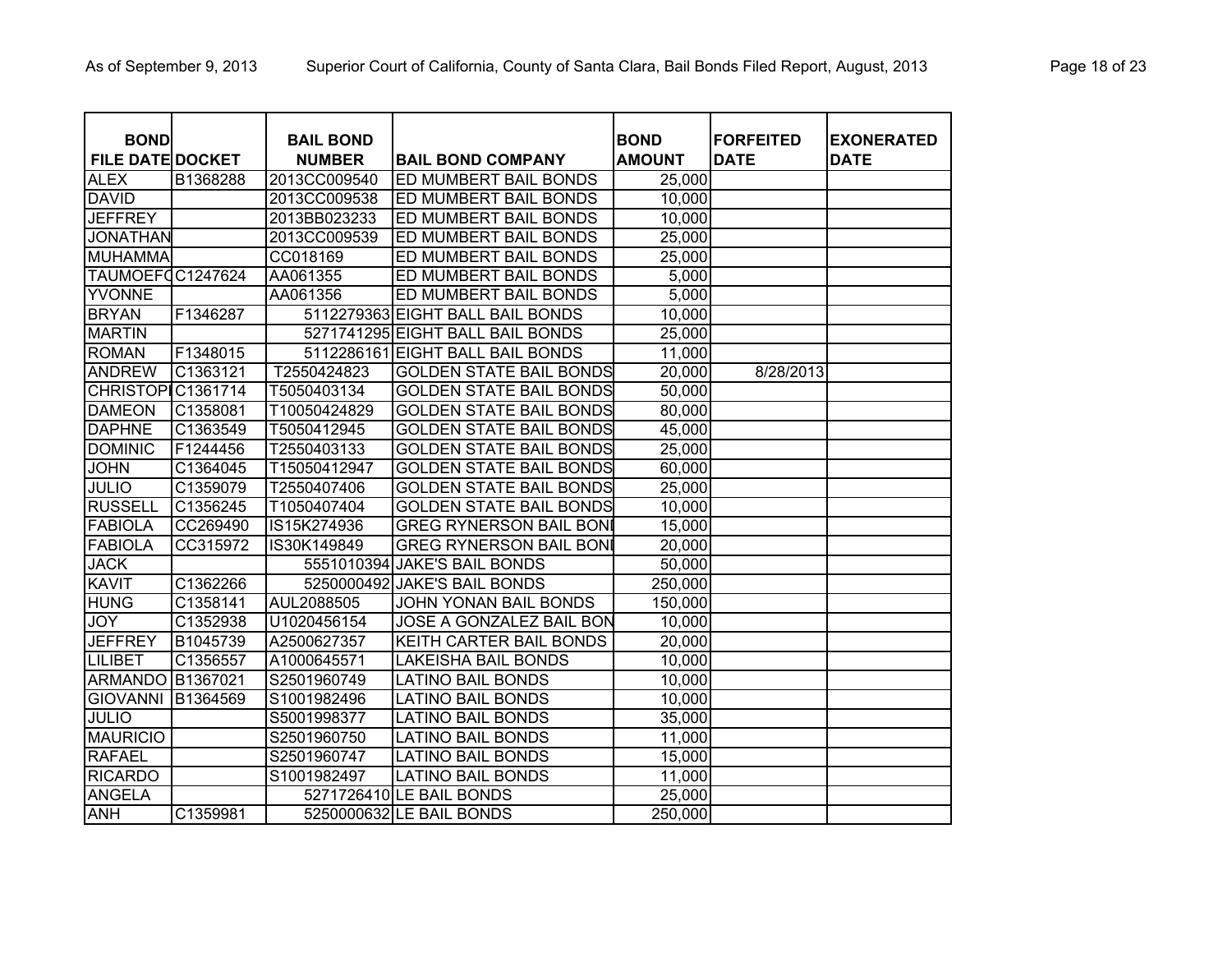| <b>BOND</b>             |          | <b>BAIL BOND</b> |                                 | <b>BOND</b>   | <b>FORFEITED</b> | <b>EXONERATED</b> |
|-------------------------|----------|------------------|---------------------------------|---------------|------------------|-------------------|
| <b>FILE DATE DOCKET</b> |          | <b>NUMBER</b>    | <b>BAIL BOND COMPANY</b>        | <b>AMOUNT</b> | <b>DATE</b>      | <b>DATE</b>       |
| <b>CAROLYN</b>          |          |                  | 5550915959 LE BAIL BONDS        | 40,000        |                  |                   |
| <b>CRYSTAL</b>          | F1347858 |                  | 5271543543 LE BAIL BONDS        | 25,000        |                  |                   |
| $\overline{C}$          |          |                  | 5112205720 LE BAIL BONDS        | 10,000        |                  |                   |
| <b>DALE</b>             | C1236376 |                  | 510344472 LE BAIL BONDS         | 100,000       |                  |                   |
| <b>DANIELLE</b>         |          |                  | 5550916013 LE BAIL BONDS        | 50,000        |                  |                   |
| <b>DAVID</b>            |          |                  | 5250000025 LE BAIL BONDS        | 175,000       |                  |                   |
| <b>DILSHAD</b>          |          |                  | 5271726494 LE BAIL BONDS        | 25,000        |                  |                   |
| <b>DUNG</b>             |          |                  | 5112205733 LE BAIL BONDS        | 5,000         |                  |                   |
| <b>ERIKA</b>            |          | AS15K154814      | LE BAIL BONDS                   | 10,000        |                  |                   |
| <b>GREGORY</b>          |          |                  | 5271689360 LE BAIL BONDS        | 15,000        |                  |                   |
| <b>HAI</b>              |          |                  | 5551012059 LE BAIL BONDS        | 50,000        |                  |                   |
| <b>HOAI</b>             |          |                  | 5271726478 LE BAIL BONDS        | 16,000        |                  |                   |
| <b>HOLLY</b>            | C1359981 |                  | 5250000489 LE BAIL BONDS        | 250,000       |                  |                   |
| <b>HUNG</b>             |          |                  | 5112205717 LE BAIL BONDS        | 11,000        |                  |                   |
| <b>HUU</b>              |          | AS15K154813      | LE BAIL BONDS                   | 10,000        |                  |                   |
| <b>JERRY</b>            | C1362001 |                  | 5551012046 LE BAIL BONDS        | 50,000        |                  |                   |
| <b>JUAN</b>             |          | AS15K154815      | LE BAIL BONDS                   | 10,000        |                  |                   |
| <b>KATHERINE</b>        |          |                  | 5112205746 LE BAIL BONDS        | 10,000        |                  |                   |
| <b>MARIA</b>            |          |                  | 5271555122 LE BAIL BONDS        | 25,000        |                  | 9/3/2013          |
| <b>MARYROSE</b>         |          |                  | 5271689373 LE BAIL BONDS        | 25,000        |                  |                   |
| <b>MIGUEL</b>           |          |                  | 5112205759 LE BAIL BONDS        | 10,000        |                  |                   |
| <b>MIGUEL</b>           |          |                  | 5271689386 LE BAIL BONDS        | 25,000        |                  |                   |
| <b>NAM</b>              |          |                  | 5271555106 LE BAIL BONDS        | 21,000        |                  |                   |
| <b>NGAN</b>             | C1359981 |                  | 5200104973 LE BAIL BONDS        | 250,000       |                  |                   |
| <b>SARAH</b>            |          | AS30K69573       | LE BAIL BONDS                   | 25,000        |                  |                   |
| <b>SON</b>              |          | AS15K163957      | LE BAIL BONDS                   | 15,000        |                  |                   |
| <b>STACY</b>            | F1348022 |                  | 5112260839 LE BAIL BONDS        | 11,000        | 9/6/2013         |                   |
| <b>THAI</b>             | C1362219 |                  | 5112260826 LE BAIL BONDS        | 6,000         |                  |                   |
| <b>THOMAS</b>           | C1364835 | AS15K158328      | LE BAIL BONDS                   | 10,750        |                  |                   |
| <b>THUAN</b>            | C1360921 | AS15K158327      | LE BAIL BONDS                   | 5,000         |                  |                   |
| <b>MOISES</b>           |          | A2500677808      | <b>LEONARD PADILLA BAIL BON</b> | 25,000        |                  |                   |
| <b>PAUL</b>             | C1363625 | ZZ8982           | <b>LIBERTY BAIL BONDS</b>       | 750,000       |                  |                   |
| <b>ALBERT</b>           | C1363722 | 2013CC018427     | <b>LUNA BAIL BONDS</b>          | 15,000        |                  |                   |
| <b>ALFREDO</b>          |          | 2013EE004624     | <b>LUNA BAIL BONDS</b>          | 25,000        |                  |                   |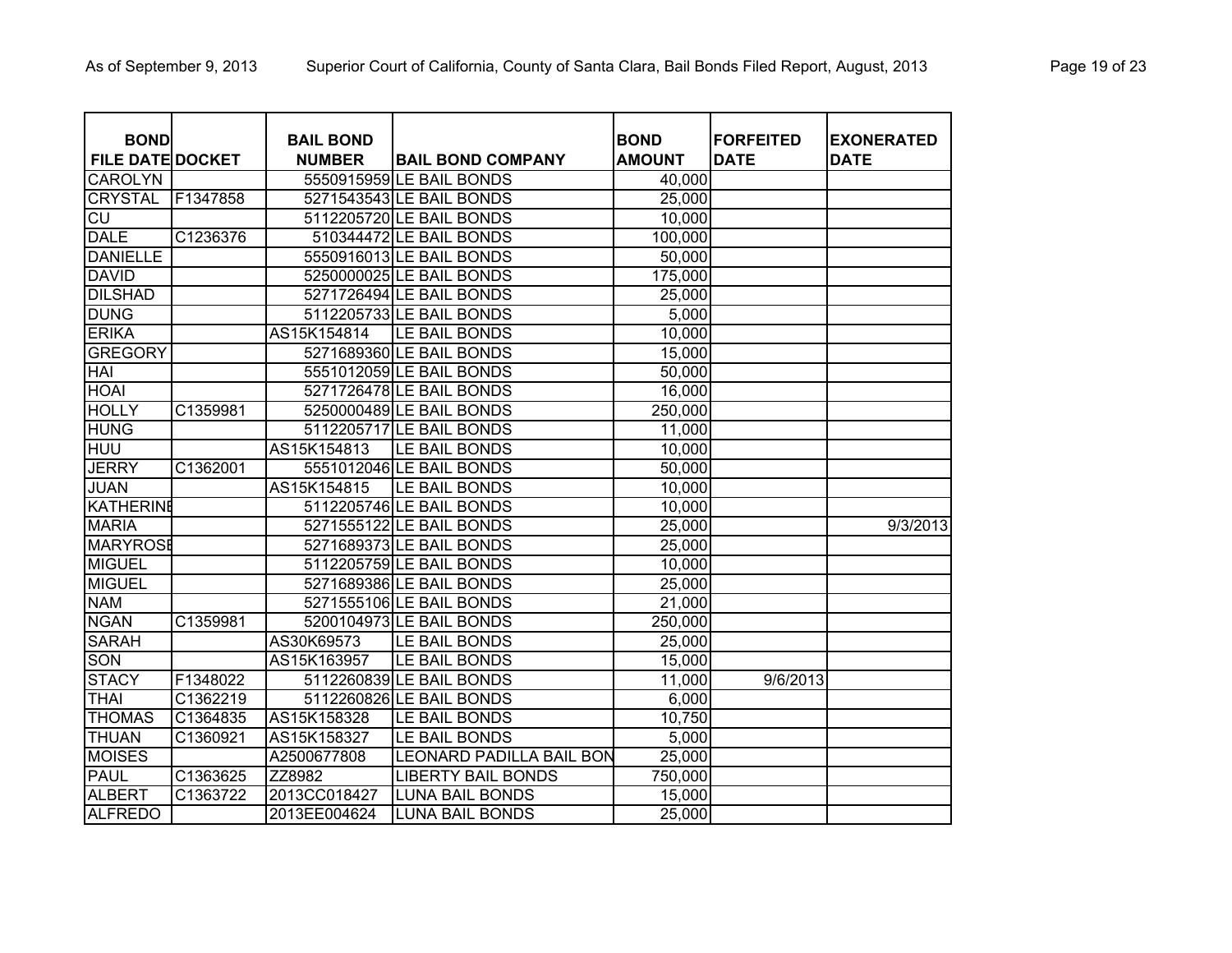| <b>BOND</b>             |                      | <b>BAIL BOND</b> |                          | <b>BOND</b>   | <b>FORFEITED</b> | <b>EXONERATED</b> |
|-------------------------|----------------------|------------------|--------------------------|---------------|------------------|-------------------|
| <b>FILE DATE DOCKET</b> |                      | <b>NUMBER</b>    | <b>BAIL BOND COMPANY</b> | <b>AMOUNT</b> | <b>DATE</b>      | <b>DATE</b>       |
| <b>ANTHONY</b>          | C1361758             | 2013DD009307     | <b>LUNA BAIL BONDS</b>   | 40,000        |                  |                   |
| <b>ARTHUR</b>           | C1245049             | 2013CC018383     | <b>LUNA BAIL BONDS</b>   | 25,000        |                  |                   |
| <b>ARTHUR</b>           | C1245049             | 2013DD010306     | <b>LUNA BAIL BONDS</b>   | 20,000        |                  |                   |
| <b>BRIAN</b>            | F1346029             | 2013AA092640     | <b>LUNA BAIL BONDS</b>   | 5,000         |                  |                   |
| <b>CAMEO</b>            |                      | 2013CC018425     | <b>LUNA BAIL BONDS</b>   | 10,000        |                  |                   |
| <b>CARLOS</b>           |                      | 2013CC018740     | <b>LUNA BAIL BONDS</b>   | 25,000        |                  |                   |
| <b>CESAR</b>            | C1362034             | CC018735         | <b>LUNA BAIL BONDS</b>   | 15,000        |                  |                   |
| <b>CORINA</b>           |                      | 2013BB022967     | <b>LUNA BAIL BONDS</b>   | 10,000        |                  |                   |
| <b>CRYSTAL</b>          |                      | 2013DD010305     | <b>LUNA BAIL BONDS</b>   | 50,000        |                  |                   |
| <b>DANIEL</b>           |                      | 2013CC017970     | <b>LUNA BAIL BONDS</b>   | 25,000        |                  |                   |
| <b>DONALD</b>           |                      | 2013DD010594     | <b>LUNA BAIL BONDS</b>   | 50,000        |                  |                   |
| <b>EVELIO</b>           |                      | 2013EE005163     | <b>LUNA BAIL BONDS</b>   | 60,000        |                  |                   |
| FERNANDO                |                      | 2013AA070161     | <b>LUNA BAIL BONDS</b>   | 5,000         |                  |                   |
| FERNANDO                |                      | 2013BB021339     | <b>LUNA BAIL BONDS</b>   | 10,000        |                  |                   |
| FERNANDO                |                      | 2013CC018429     | <b>LUNA BAIL BONDS</b>   | 20,000        |                  |                   |
| FERNANDO                |                      | 2013DD010543     | <b>LUNA BAIL BONDS</b>   | 50,000        |                  |                   |
| <b>FRANCISCO</b>        |                      | 2013EE005002     | <b>LUNA BAIL BONDS</b>   | 100,000       |                  |                   |
| <b>GREGORY</b>          |                      | DD010591         | <b>LUNA BAIL BONDS</b>   | 25,000        |                  |                   |
| <b>GULMARO</b>          | CC943220             | DD010544         | <b>LUNA BAIL BONDS</b>   | 50,000        |                  |                   |
| <b>HECTOR</b>           | F1348021             | 2013BB023966     | <b>LUNA BAIL BONDS</b>   | 10,000        |                  |                   |
| <b>HUGO</b>             |                      | DD010546         | <b>LUNA BAIL BONDS</b>   | 11,000        |                  |                   |
| <b>ISRAEL</b>           |                      | 2013DD010545     | <b>LUNA BAIL BONDS</b>   | 25,000        |                  |                   |
| <b>JEFFREY</b>          | B1368327             | 2013EE005315     | <b>LUNA BAIL BONDS</b>   | 60,000        |                  |                   |
| <b>JESUS</b>            | F1347301             | 2013BB023969     | <b>LUNA BAIL BONDS</b>   | 10,000        |                  |                   |
| <b>JESUS</b>            | C <sub>1359463</sub> | BB023570         | <b>LUNA BAIL BONDS</b>   | 10,000        |                  |                   |
| <b>JOEL</b>             |                      | 2013BB023970     | <b>LUNA BAIL BONDS</b>   | 10,000        |                  |                   |
| <b>JOSE</b>             | C1358441             | 2013CC018334     | <b>LUNA BAIL BONDS</b>   | 25,000        |                  |                   |
| <b>JUAN</b>             |                      | 2013CC018428     | <b>LUNA BAIL BONDS</b>   | 11,000        |                  |                   |
| <b>JULIO</b>            | B1367117             | 2013AA092868     | <b>LUNA BAIL BONDS</b>   | 5,000         |                  |                   |
| LUIS                    | C1228595             | 2013AA091192     | <b>LUNA BAIL BONDS</b>   | 5,000         |                  |                   |
| LUIS                    | C1361010             | 2013DD010600     | <b>LUNA BAIL BONDS</b>   | 35,000        |                  |                   |
| <b>MARTIN</b>           |                      | 2013CC018381     | <b>LUNA BAIL BONDS</b>   | 10,000        |                  |                   |
| MONGYU                  |                      | AA092867         | <b>LUNA BAIL BONDS</b>   | 5,000         |                  |                   |
| <b>NAVNEET</b>          |                      | 2013BB022968     | <b>LUNA BAIL BONDS</b>   | 10,000        |                  |                   |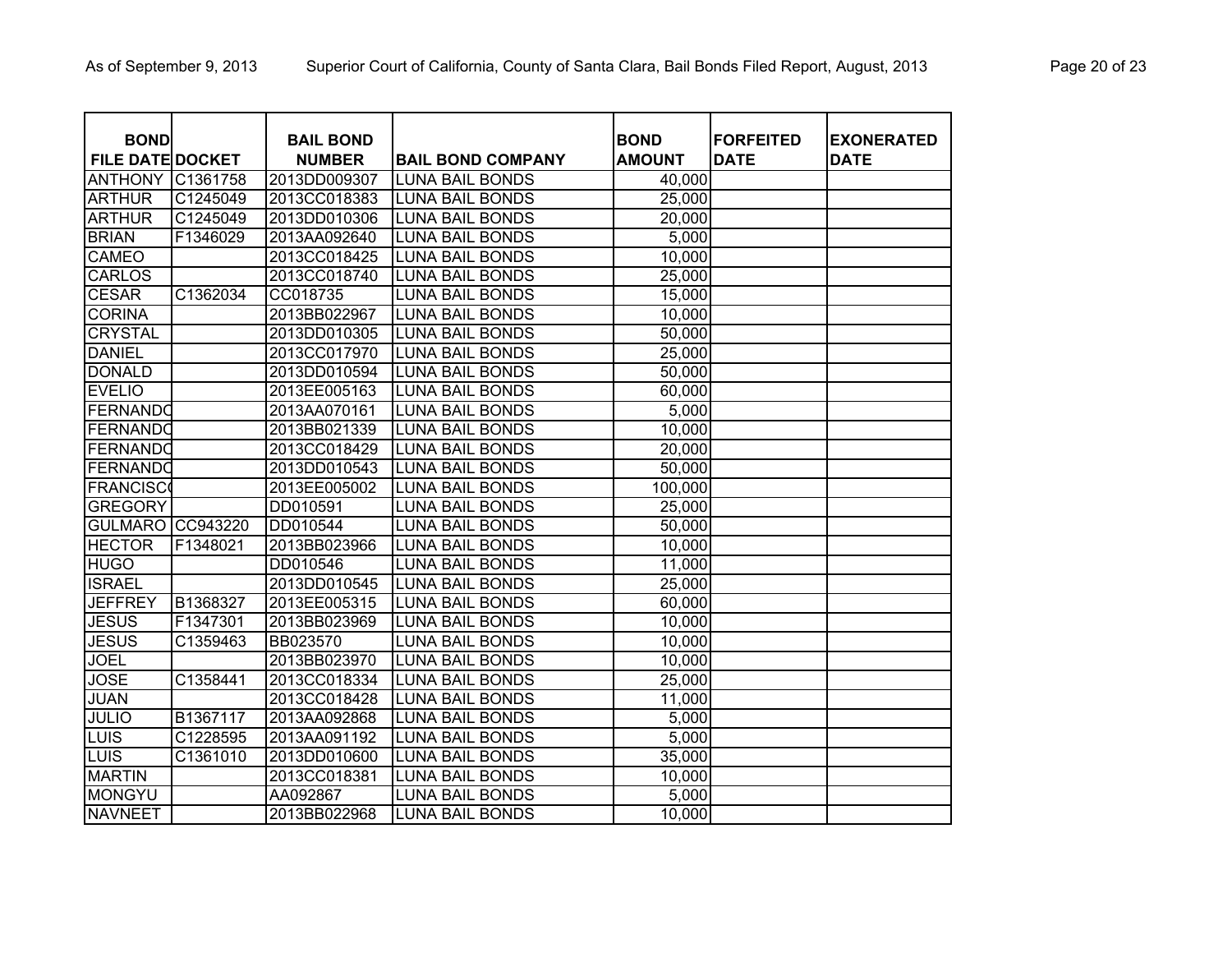| <b>BOND</b>                   |                      | <b>BAIL BOND</b>         |                                                  | <b>BOND</b>      | <b>FORFEITED</b> | <b>EXONERATED</b> |
|-------------------------------|----------------------|--------------------------|--------------------------------------------------|------------------|------------------|-------------------|
| <b>FILE DATE DOCKET</b>       |                      | <b>NUMBER</b>            | <b>BAIL BOND COMPANY</b>                         | <b>AMOUNT</b>    | <b>DATE</b>      | <b>DATE</b>       |
| <b>OLIVER</b><br><b>RAHWA</b> | C1362480<br>C1362700 | DD010550<br>2013DD010307 | <b>LUNA BAIL BONDS</b><br><b>LUNA BAIL BONDS</b> | 50,000<br>25,000 | 8/14/2013        |                   |
| <b>RAHWA</b>                  | C1362700             | CC018739                 | <b>LUNA BAIL BONDS</b>                           | 40,000           |                  |                   |
| <b>REMBERT</b>                | C1356128             | 2013DD010304             | <b>LUNA BAIL BONDS</b>                           | 50,000           |                  |                   |
| <b>RIOS</b>                   |                      | 2013AA083980             | <b>LUNA BAIL BONDS</b>                           | 2,000            |                  |                   |
| <b>RIOS</b>                   | C1242412             | 2013CC018733             | <b>LUNA BAIL BONDS</b>                           | 25,000           |                  |                   |
| <b>ROSE</b>                   | F1347908             | 2013CC017521             | <b>LUNA BAIL BONDS</b>                           | 10,000           |                  | 8/23/2013         |
| <b>RUBEN</b>                  | C1239734             | 2013AA092869             | <b>LUNA BAIL BONDS</b>                           | 5,000            |                  |                   |
| <b>RUBEN</b>                  | C1362699             | 2013BB022965             | <b>LUNA BAIL BONDS</b>                           | 10,000           |                  |                   |
| <b>SANDRA</b>                 | C1226425             | 2013AA089193             | <b>LUNA BAIL BONDS</b>                           | 5,000            |                  |                   |
| <b>STEVEN</b>                 | F1347723             | 2013BB022969             | <b>LUNA BAIL BONDS</b>                           | 11,000           |                  | 8/16/2013         |
| <b>TIMOTHY</b>                | F1347575             | 2013AA092635             | <b>LUNA BAIL BONDS</b>                           | 5,000            |                  |                   |
| <b>VICTOR</b>                 |                      | CC018736                 | <b>LUNA BAIL BONDS</b>                           | 20,000           |                  |                   |
| <b>PATRICK</b>                | C1361922             | IS50K87063               | METRO ONE, INC                                   | 50,000           | 8/26/2013        |                   |
| <b>ROBERT</b>                 | C1357292             | DD004376                 | MICHAEL COLE BAIL BONDS                          | 50,000           |                  |                   |
| <b>ALEX</b>                   | C1100545             | 2013BB023942             | PACIFIC COAST BAIL BONDS                         | 10,000           |                  |                   |
| <b>BRADFORD</b>               |                      | 2013BB022682             | PACIFIC COAST BAIL BONDS                         | 10,000           |                  |                   |
| <b>BRENDA</b>                 | F1347548             | 2013BB022681             | PACIFIC COAST BAIL BONDS                         | 10,000           | 8/6/2013         |                   |
| <b>BRENDA</b>                 | F1347096             | 2013EE005042             | PACIFIC COAST BAIL BONDS                         | 75,000           | 8/6/2013         |                   |
| <b>CARLOS</b>                 | F1346573             | 2013CC017785             | PACIFIC COAST BAIL BONDS                         | 15,000           |                  |                   |
| <b>DAMASCUS</b>               |                      | 2013DD010266             | PACIFIC COAST BAIL BONDS                         | 25,000           |                  |                   |
| FRANCISC(C1359443             |                      | 2013CC017720             | PACIFIC COAST BAIL BONDS                         | 10,000           |                  |                   |
| FRANCISC(C1235172             |                      | CC018868                 | PACIFIC COAST BAIL BONDS                         | 30,000           |                  |                   |
| <b>ISRAEL</b>                 | C1362208             | EE005336                 | PACIFIC COAST BAIL BONDS                         | 50,000           |                  |                   |
| <b>JEANNETTI</b>              | F1348031             | 2013FF000831             | PACIFIC COAST BAIL BONDS                         | 11,000           |                  |                   |
| <b>JENISE</b>                 |                      | 2013DD010222             | PACIFIC COAST BAIL BONDS                         | 35,000           |                  | 8/20/2013         |
| <b>JOSE</b>                   |                      | 2013BB024243             | PACIFIC COAST BAIL BONDS                         | 11,000           |                  |                   |
| <b>JOSEPH</b>                 |                      | 2013AA093662             | PACIFIC COAST BAIL BONDS                         | 1,000            |                  |                   |
| <b>JOSEPH</b>                 | C1106883             | 2013CC018488             | PACIFIC COAST BAIL BONDS                         | 10,000           |                  |                   |
| <b>KIMBEREL</b>               | C1226653             | 2013BB024241             | PACIFIC COAST BAIL BONDS                         | 10,000           |                  |                   |
| KIMBERLE <sup>®</sup>         | C1243074             | 2013BB024242             | PACIFIC COAST BAIL BONDS                         | 10,000           |                  |                   |
| <b>MARCO</b>                  | C1363700             | 2013DD010627             | PACIFIC COAST BAIL BONDS                         | 50,000           |                  |                   |
| <b>MELVIN</b>                 | B1366209             | 2013CC018490             | PACIFIC COAST BAIL BONDS                         | 10,000           |                  |                   |
| <b>MICHAEL</b>                |                      | 2013BB024245             | PACIFIC COAST BAIL BONDS                         | 10,000           |                  |                   |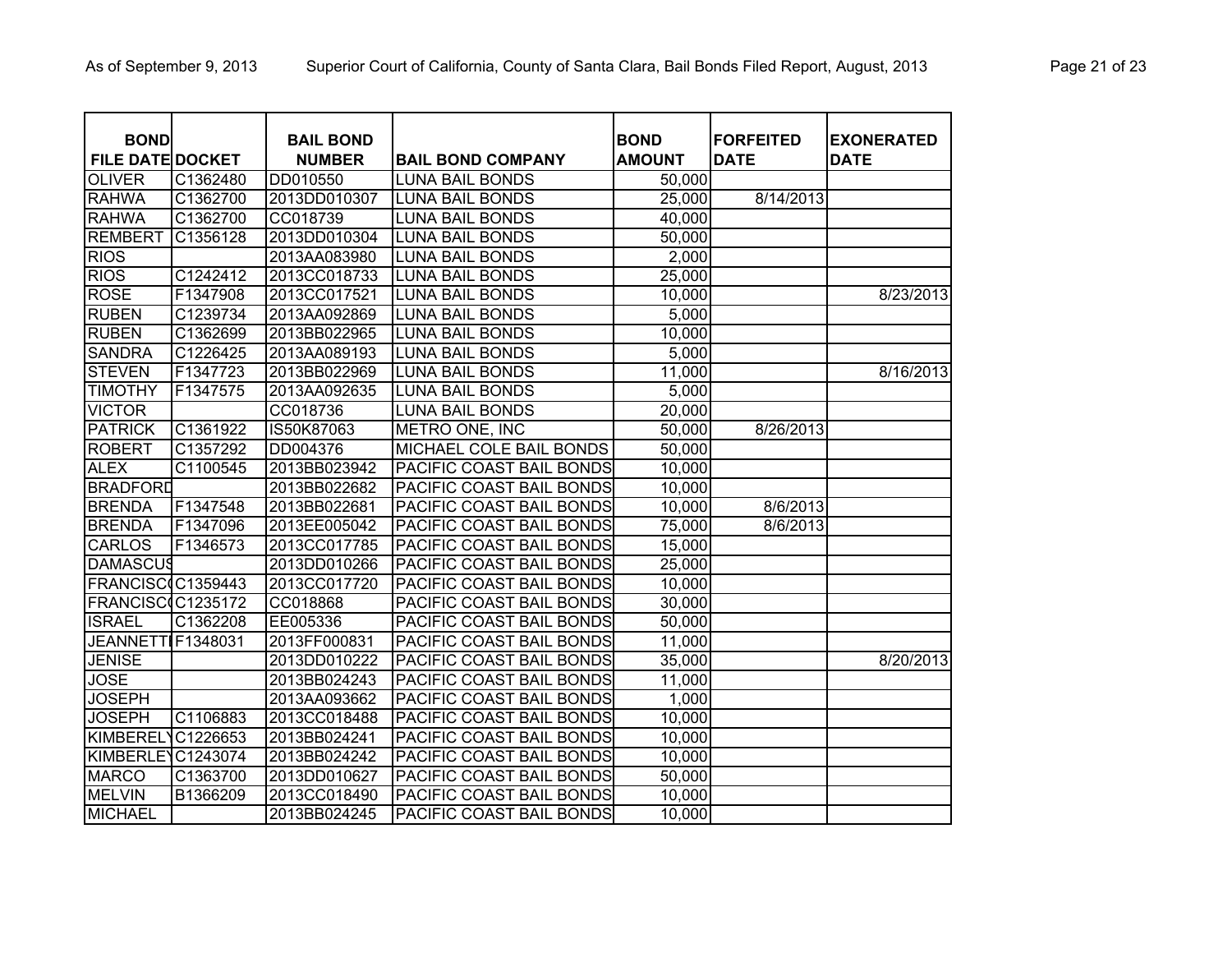| <b>BOND</b>             |          | <b>BAIL BOND</b> |                                  | <b>BOND</b>   | <b>FORFEITED</b> | <b>EXONERATED</b> |
|-------------------------|----------|------------------|----------------------------------|---------------|------------------|-------------------|
| <b>FILE DATE DOCKET</b> |          | <b>NUMBER</b>    | <b>BAIL BOND COMPANY</b>         | <b>AMOUNT</b> | <b>DATE</b>      | <b>DATE</b>       |
| <b>MICHAEL</b>          |          | CC018869         | PACIFIC COAST BAIL BONDS         | 25,000        |                  |                   |
| <b>SAUL</b>             | B1260748 | 2013EE004939     | PACIFIC COAST BAIL BONDS         | 15,000        |                  |                   |
| <b>SHANE</b>            | C1361984 | 2013DD010265     | PACIFIC COAST BAIL BONDS         | 3,000         | 8/13/2013        |                   |
| <b>SHANE</b>            | C1361824 | 2013EE005043     | PACIFIC COAST BAIL BONDS         | 10,000        | 8/13/2013        |                   |
| <b>TYRONE</b>           |          | BB024247         | PACIFIC COAST BAIL BONDS         | 11,000        |                  |                   |
| <b>YESENIA</b>          |          | 2013BB022632     | <b>PACIFIC COAST BAIL BONDS</b>  | 10,000        |                  |                   |
| <b>UMESH</b>            | B1367997 | 2013DD009483     | <b>RAMIREZ BAIL BONDS</b>        | 50,000        |                  |                   |
| <b>LISA</b>             | C1363209 |                  | 5271712626 REASONABLE BAIL BONDS | 11,000        |                  |                   |
| <b>ROSITA</b>           |          | IS15K266372      | <b>REIDY BAIL BONDS</b>          | 10,000        |                  |                   |
| <b>ABEL</b>             | C1358571 | 2013BB016297     | <b>TAPOUT BAIL BONDS</b>         | 10,000        |                  |                   |
| <b>APRYL</b>            | C1363096 | BB024222         | <b>TAPOUT BAIL BONDS</b>         | 10,000        |                  |                   |
| <b>BRANDON</b>          |          | 2013CC015499     | <b>TAPOUT BAIL BONDS</b>         | 15,000        |                  |                   |
| <b>DAVID</b>            | C1358112 | 2013BB016300     | <b>TAPOUT BAIL BONDS</b>         | 7,500         |                  |                   |
| <b>GENARO</b>           |          | 2013DD009028     | <b>TAPOUT BAIL BONDS</b>         | 50,000        |                  |                   |
| <b>JOHN</b>             | C1358512 | 2013BB016296     | <b>TAPOUT BAIL BONDS</b>         | 5,000         |                  |                   |
| <b>KEVIN</b>            | C1362561 | 2013DD009027     | <b>TAPOUT BAIL BONDS</b>         | 50,000        |                  |                   |
| <b>MARQUES</b>          | C1362652 | 2013EE004810     | <b>TAPOUT BAIL BONDS</b>         | 57,000        |                  |                   |
| <b>MERI</b>             |          | 2013BB024221     | <b>TAPOUT BAIL BONDS</b>         | 10,000        |                  |                   |
| <b>MICHAEL</b>          | C1358986 | BB024224         | <b>TAPOUT BAIL BONDS</b>         | 10,000        |                  |                   |
| <b>NATALIE</b>          | B1368077 | 2013EE005331     | <b>TAPOUT BAIL BONDS</b>         | 50,000        |                  |                   |
| <b>ROBERT</b>           | B1367464 | 2013DD009789     | <b>TAPOUT BAIL BONDS</b>         | 35,000        |                  |                   |
| <b>SONNY</b>            | C1363223 | 2013CC016890     | <b>TAPOUT BAIL BONDS</b>         | 20,000        |                  |                   |
| <b>DANIEL</b>           |          | IS15K262473      | TEDD WALLACE BAIL BONDS          | 15,000        |                  |                   |
| <b>JAMES</b>            | C1362011 | IS500K4756       | <b>TEDD WALLACE BAIL BONDS</b>   | 170,000       |                  |                   |
| <b>MARK</b>             |          | IS15K262472      | <b>TEDD WALLACE BAIL BONDS</b>   | 10,000        |                  |                   |
| <b>STEVEN</b>           | C1362234 | IS50K85670       | <b>TEDD WALLACE BAIL BONDS</b>   | 50,000        |                  |                   |
| <b>ALVARO</b>           |          | 2013BB017497     | <b>VERONICA MELERO BAIL BO</b>   | 10,000        |                  |                   |
| <b>BRANDON</b>          | C1359620 | CC018340         | <b>VERONICA MELERO BAIL BO</b>   | 15,000        |                  |                   |
| <b>DINH</b>             | B1368051 | 2013DD010577     | <b>VERONICA MELERO BAIL BO</b>   | 15,000        |                  |                   |
| <b>ISIDRO</b>           |          | 2013BB022985     | <b>VERONICA MELERO BAIL BO</b>   | 10,000        |                  |                   |
| JINGZHON(C1364674       |          | 2013CC017985     | <b>VERONICA MELERO BAIL BO</b>   | 30,000        |                  |                   |
| <b>JORGE</b>            | C1067588 | BB017496         | <b>VERONICA MELERO BAIL BO</b>   | 11,000        |                  |                   |
| <b>JOSE</b>             | B1367676 | 2013EE005313     | VERONICA MELERO BAIL BO          | 95,000        |                  |                   |
| <b>JUAN</b>             |          | 2013BB023518     | <b>VERONICA MELERO BAIL BO</b>   | 10,000        |                  |                   |